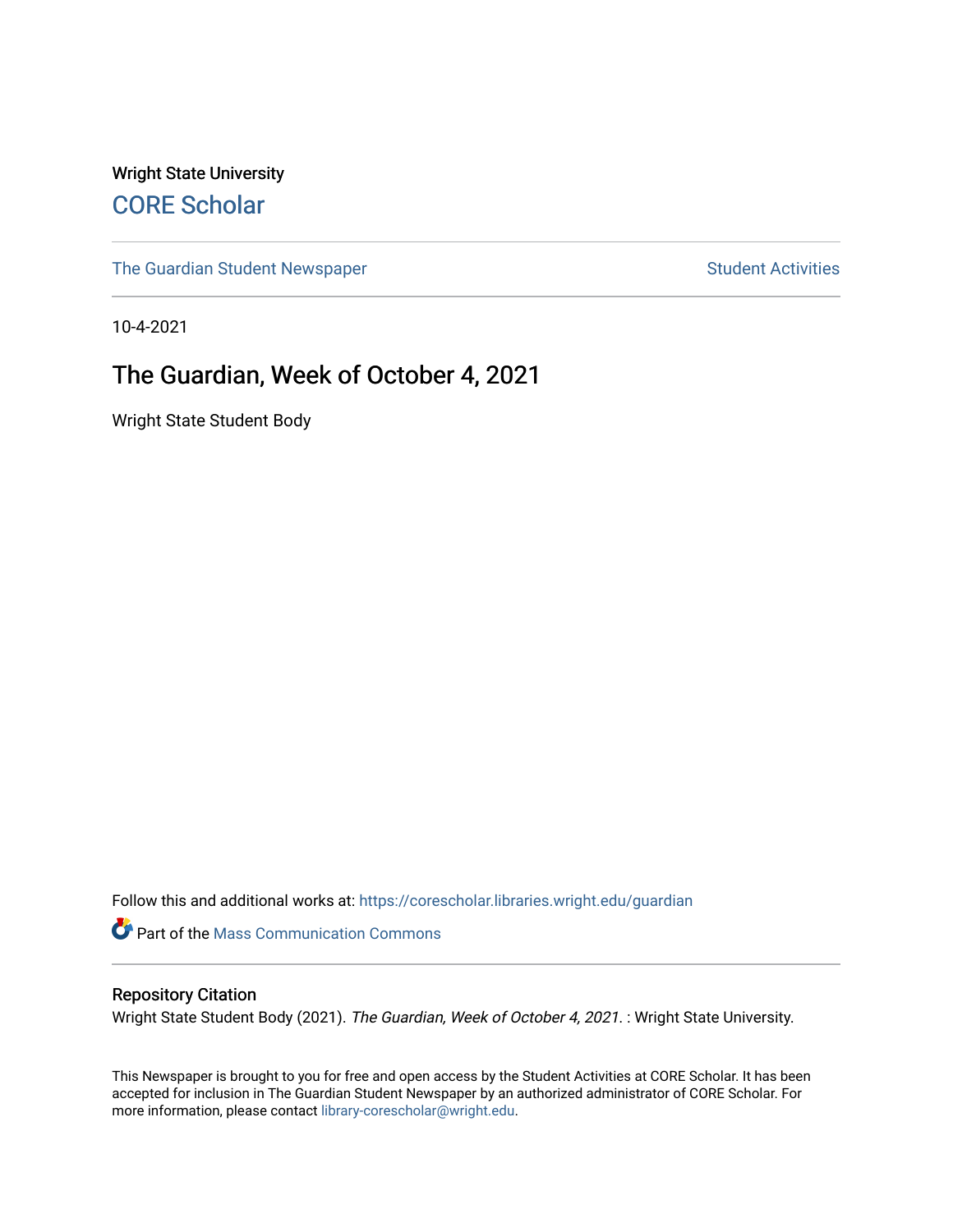

 October 4, 2021 Weekly Horoscopes Kaylee Raines

 It is the time of year when people are watching Halloween movies and all things spooky! Read on to see which classic Halloween movie you should watch based on your sign.

# **ARIES**

 Aries, you are notorious for being one of the funniest and child-like signs. Your sense of humor inspires those around you and makes Ghostbusters the perfect movie for you to watch this Halloween. The comical events in this movie reflect the humor that you share with the world. In addition, the positive plot that focuses on rescuing a city from destruction aligns with the Aries tendency to persevere and take charge.

# **TAURUS**

 Halloweentown embodies the vibes of Taurus. Taurus might feel like they do not fit in at times because of their unique, powerful energy. Your earthy vibes entrance everyone in your life. This is similar to how viewers feel when watching Halloweentown. The main character Marnie finds out that she is a witch and is able to embrace her true self in order to help save the world. Taurus, this is how successful you can be if you stay true to yourself.

# **GEMINI**

 Gemini are notorious for being the twins of the Zodiac, combining multiple personalities into one person. Double, Double Toil and Trouble is a classic Halloween movie starring twins Ashley and Mary-Kate Olsen that follows two sisters that attempt to save their family from the evil powers of their aunt. This classic combination of twins, Halloween and mischief screams Gemini energy and is truly the best fit for you to watch this year.

# **CANCER**

 Cancerians are emotional, loyal and romantic. These vibes are seen in Casper as Casper the ghost falls in love with a girl named Kat. The hopeless romantic vibes of Cancers is embodied in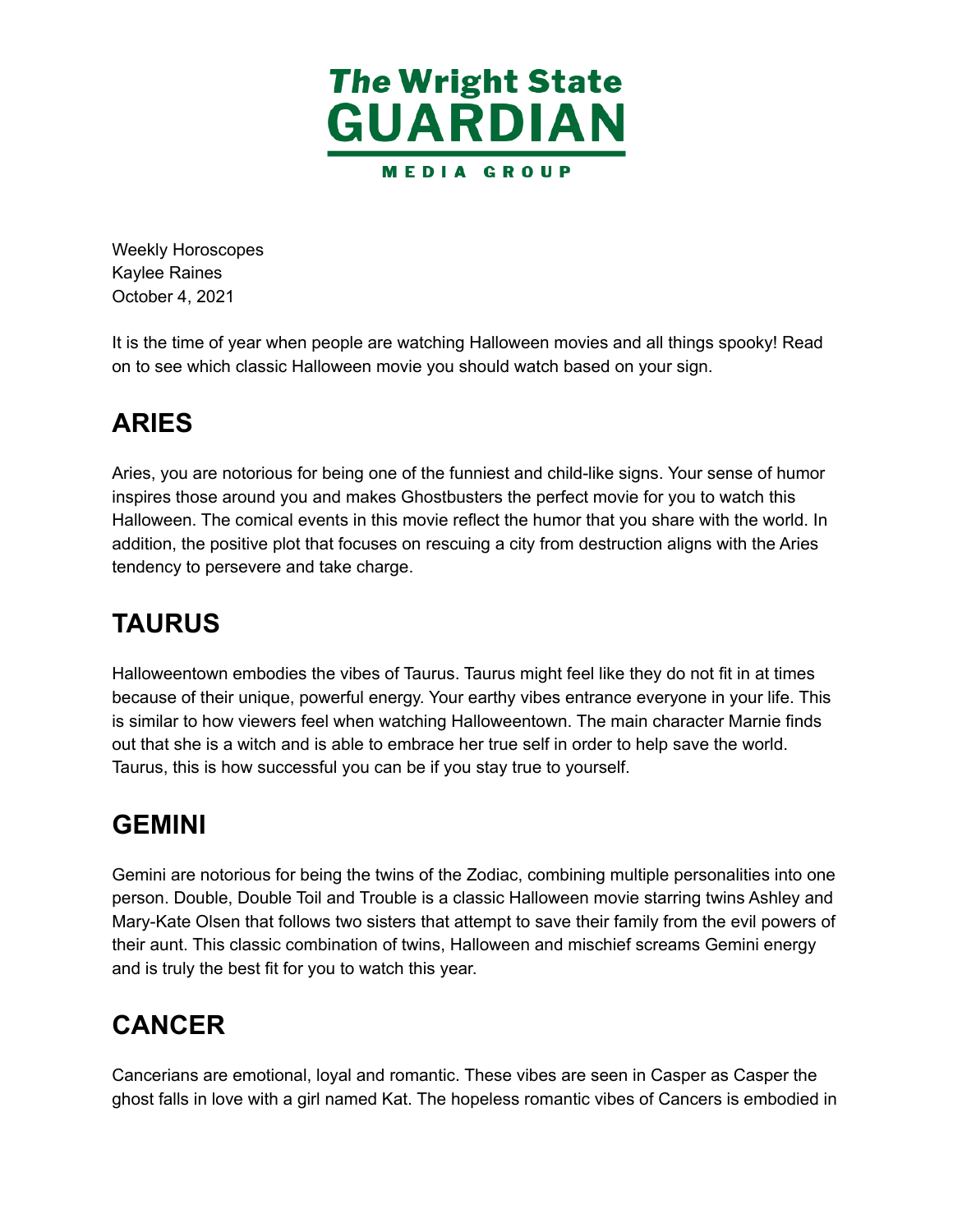

 this complicated romance and the silly interactions with Casper's problematic uncles that interfere along the way. Enjoy this emotional classic, Cancers!

# **LEO**

 Leos are some of the most prominent leaders in the Zodiac and all about self-expression. Even when the truth is clouded, Leos are able to see the reality and are firm in their beliefs. Linus from It's the Great Pumpkin, Charlie Brown is firm that the Great Pumpkin exists despite mockery and bullying from his peers. Although there is only a false-alarm sighting of the Great Pumpkin, Linus continues to trust that it's real and will eventually show up. This determination and conviction is comparable to that of Leos, making this classic the perfect choice for Leo.

# **VIRGO**

 Virgo have a practical and analytical energy but are also deeply spiritual and open-minded. In Sleepy Hollow, Ichabod Crane begins as a skeptic and is reluctant to accept that a headless horseman is resulting in the various deaths taking place. However, he eventually comes face to face with the being and accepts the reality of the situation. The dark, mysterious vibe and plot of this film align with Virgo energy, making this the perfect choice for VIrgo this Halloween.

# **LIBRA**

 Libra are charming, fun and fascinating. Consistently listed across the internet as the most-watched Halloween movie, Hocus Pocus embodies Libra energy and enchants audiences around the world each year. The shenanigans of the Sanderson sister witches and the budding romance of Max and Allison make for a charming film that is indicative of Libras.

# **SCORPIO**

 It is no secret that Scorpio are often viewed as the darkest, most intense sign in the Zodiac. The Halloween movies are full of anticipation and horror, making it a great choice for Scorpio this season. Although the main focus of the movies is how Michael Myers terrorizes countless victims, there is an emotional undertone as there is tension between Michael and his family. After murdering one of his sisters, his surviving sister is hunted by him throughout much of the remaining series. Scorpio, prepare yourself for an intense binge marathon of Halloween!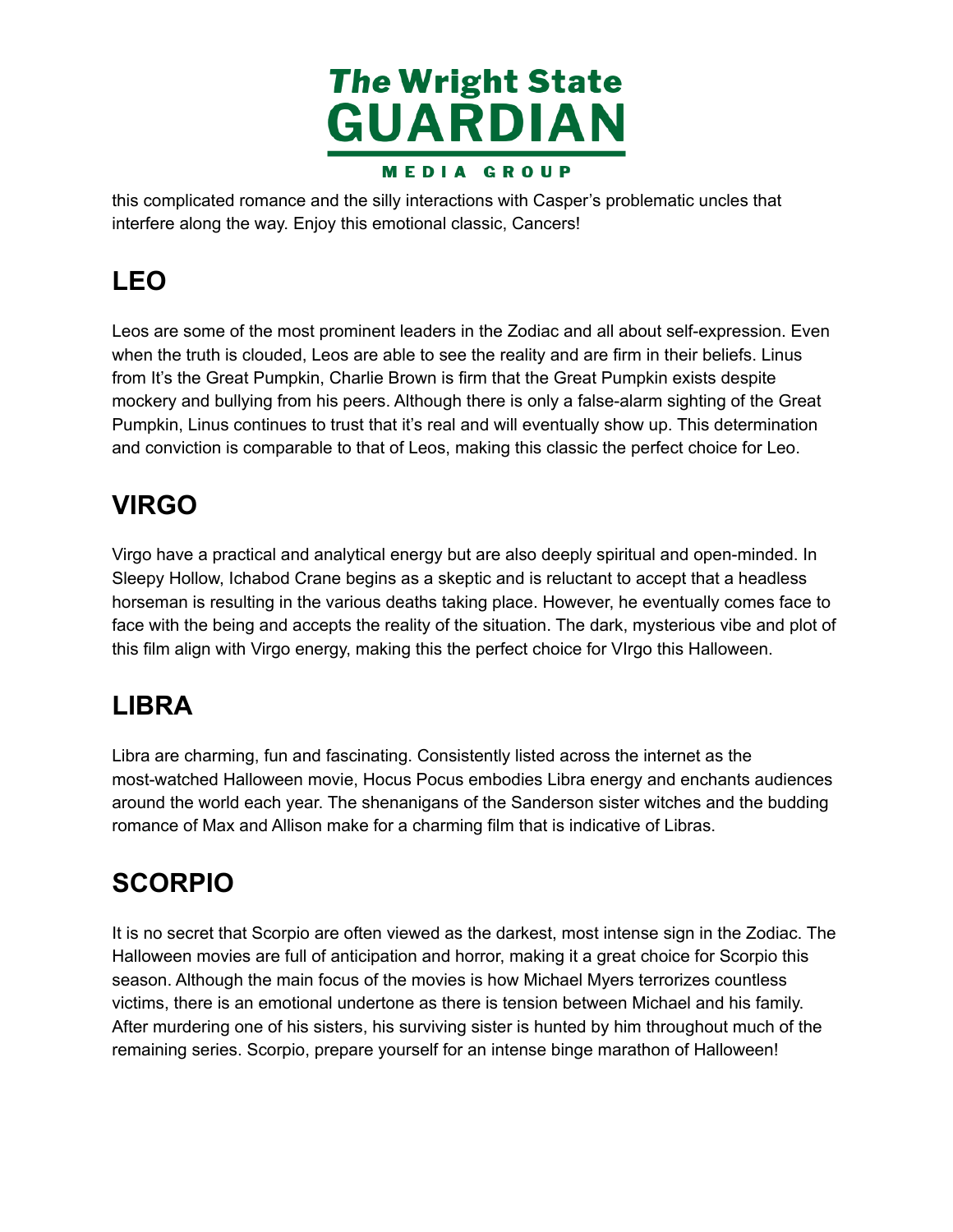

# **SAGITTARIUS**

 Sagittarius are interested in travelling and defying societal standards. This is embodied in The Nightmare Before Christmas as Jack Skellington leaves Halloweentown to explore other parts of the world. When he stumbled onto Christmastown, the movie transitions to a series of spooky and fun events that makes this the perfect movie for Sagittarius to enjoy this Halloween.

# **CAPRICORN**

 Capricorn energy is dark, strong and mysterious at times. Monster House highlights the story of three children that discover a home in their neighborhood is actually alive and violent. There are also stories of the home's former owner being violent and theories that his spirit has possessed the home. Capricorn, this intellectually stimulating and horrific film is the perfect choice for you this Halloween.

# **AQUARIUS**

 Beetlejuice is a classic film known for quirky music, eccentric styling and mischievous energy. Being that this movie is not necessarily a Halloween film but fits the parameters of one, this movie is textbook Aquarius. Aquarians seek to defy societal standards and stand out for their unique vibe. This makes Beetlejuice the perfect film for Aquarius this Halloween.

# **PISCES**

 Twitches is a movie that embodies the mystic, spiritual aspects of Halloween. Being the most psychic sign of the Zodiac, this makes Twitches perfect for Pisces. The movie follows twin sisters that move from their magical world to live on Earth. It follows their journey as they are separated by adoption and live completely separate lives until their lives cross again and they unite to battle the forces that destroyed their families. This film is perfect for spiritual, otherworldly Pisces to watch this Halloween.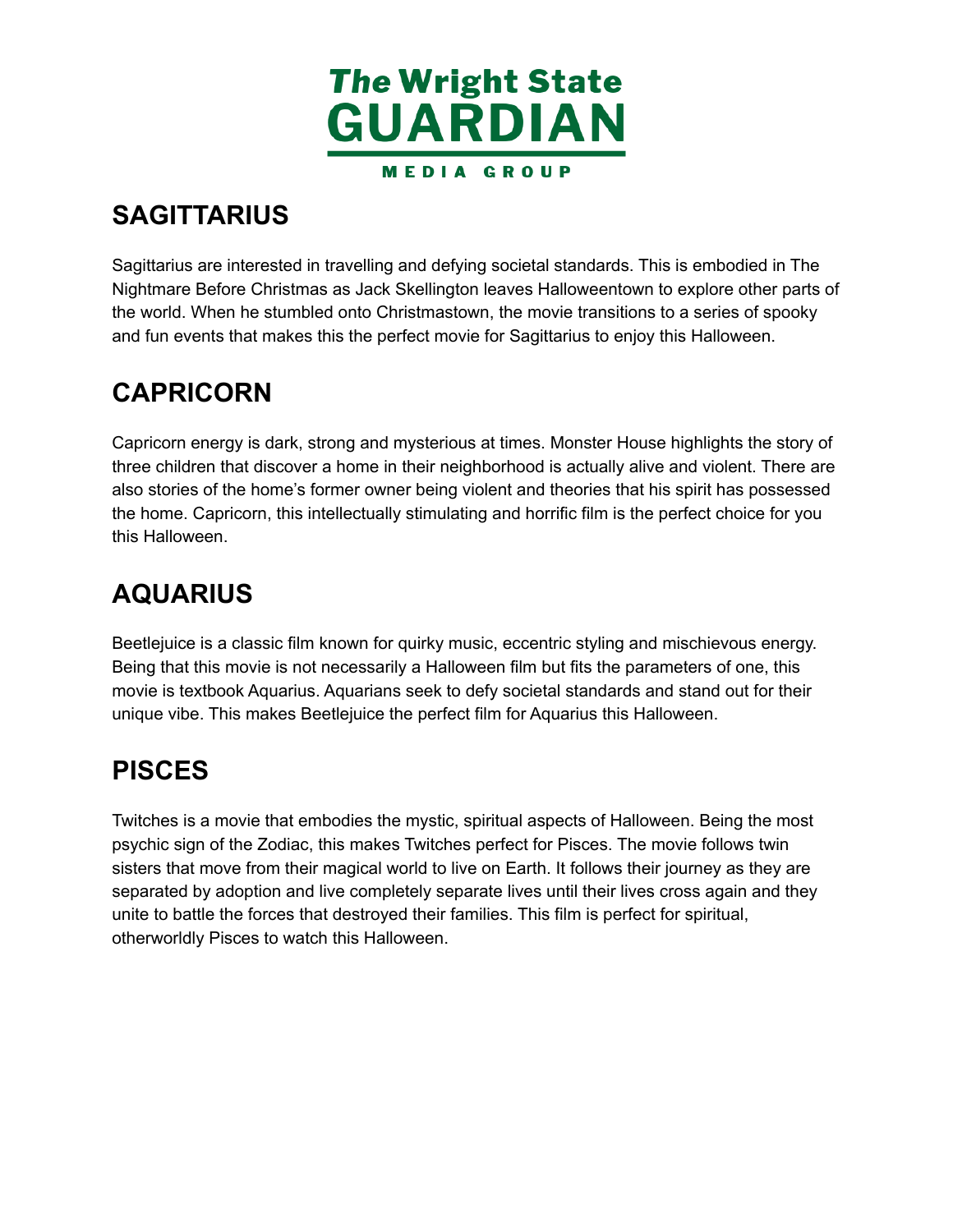

 Events on Campus Week of Oct. 4 October 4, 2021 Alexis Wisler

Here are events happening on campus this week.

# **Monday, Oct. 4**

10 a.m. | Miracle Makers Child Health Day Tabling | The Hanger

1:30 p.m. | Christians on Campus Bible Study | Rike 044

7 p.m. | Collegiate eSports Club Wright State Raid | Millett 033

# **Tuesday. Oct. 5**

 11 a.m. | Association of Native American Students Orange Shirt Day | Cultural and Identity **Center** 

11 a.m. | Wright Brothers Day | Student Union Atrium

11:45 a.m. | Miracle Makers Pinata Party

12 p.m. | Equip4Life Free Care Packages | Student Union Upper Atrium

3:30 p.m. | The Peer Success Program Midterms Mixer Madness | Student Success Center 205

5:30 p.m. | Campus Recreation Running | Alumni Tower

6:00 p.m. | Women's Volleyball VS. Youngstown State | McLin Gym

7:00 p.m. | H20 church Night Life Group | Oelman 109

# **Wednesday, Oct 6**

10:30 a.m. | Army ROTC Information Tabling | The Hanger

5 p.m. | Phi Beta Sigma Fraternity, Inc. Study Tables | Rike 154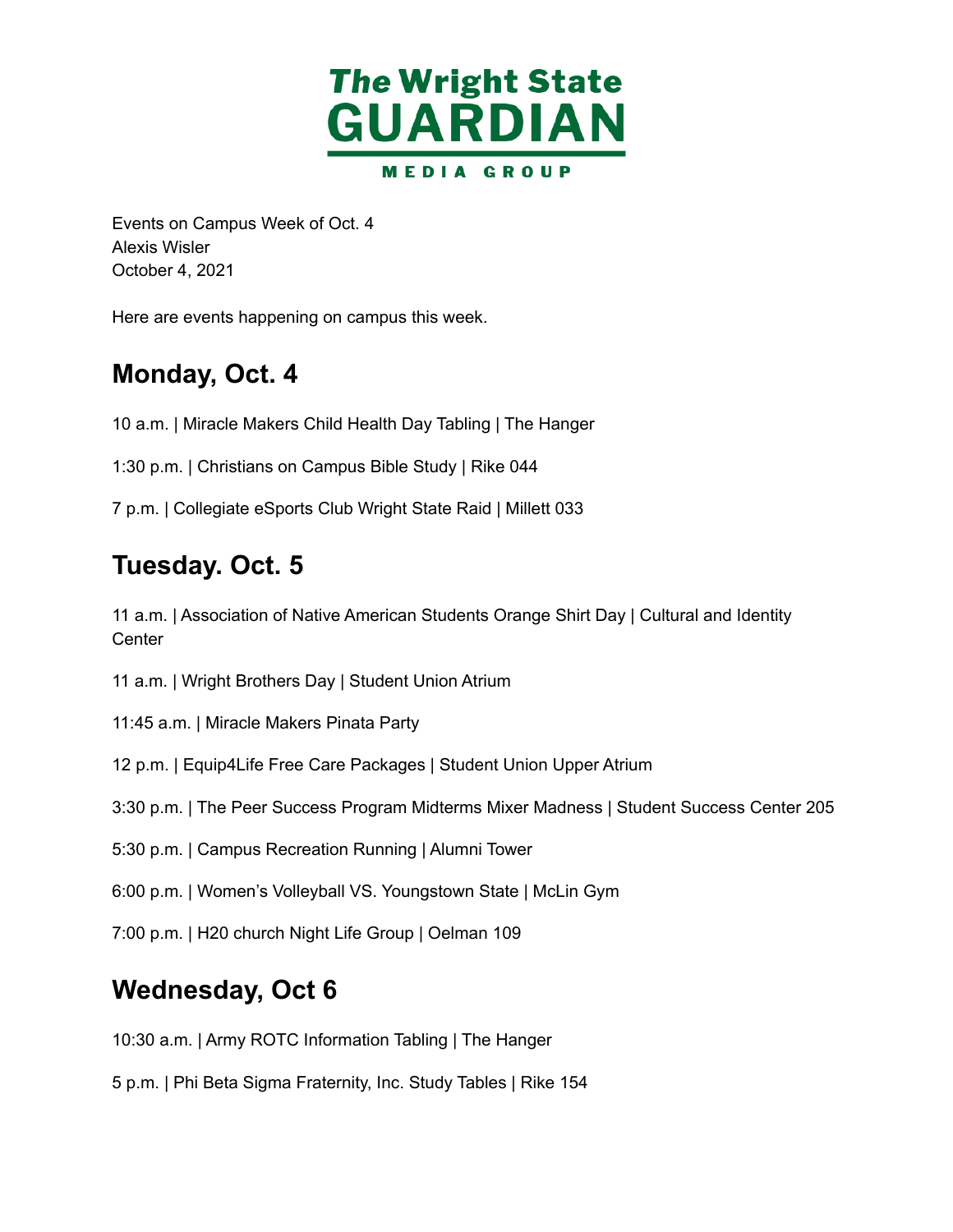

p.m. | Latino Medical Student Association Hispanic Heritage Month Guest Speaker | Online

p.m. | Campus Recreation Hiking | Alumni Tower

 p.m. | African-American Residential Caucus Scholarship Workshop | Student Success Center 

p.m. | Tabletop Club Magic: The Gathering Nights | Fawcett 204 and 210

7:30 p.m. | Catholic Campus Ministry Bosco Night | St. John Bosco Chapel

# **Thursday. Oct. 7**

a.m. | Miracle Makers Bake Sale | The Hanger

p.m. | Christians on Campus Bible Study | Rike 044

5:30 p.m. | Campus Recreation Running | Alumni Tower

p.m. | Women's Soccer VS/ Detroit Mercy | Alumni Field

p.m. | H20 Church Night Life Group | Allyn 124

7:30 p.m. | Catholic Campus Ministry Alpha-Faith Event | St. John Bosco Chapel

# **Friday, Oct. 8**

a.m. | Phi Beta Sigma Fraternity, Inc. Rock-A-Thon | The Quad

p.m. | Alpha Xi Delta Women's Fraternity Football Frenxi | Practice Fields

p.m. | Women's Volleyball VS. IUPUI | McLin Gym

p.m. | Collegiate eSports Club Rainbow Six Siege Team Competitive Game

# **Saturday, Oct. 9**

p.m. | College Panhellenic Council Red Zone Self Defense | Student Success Center 009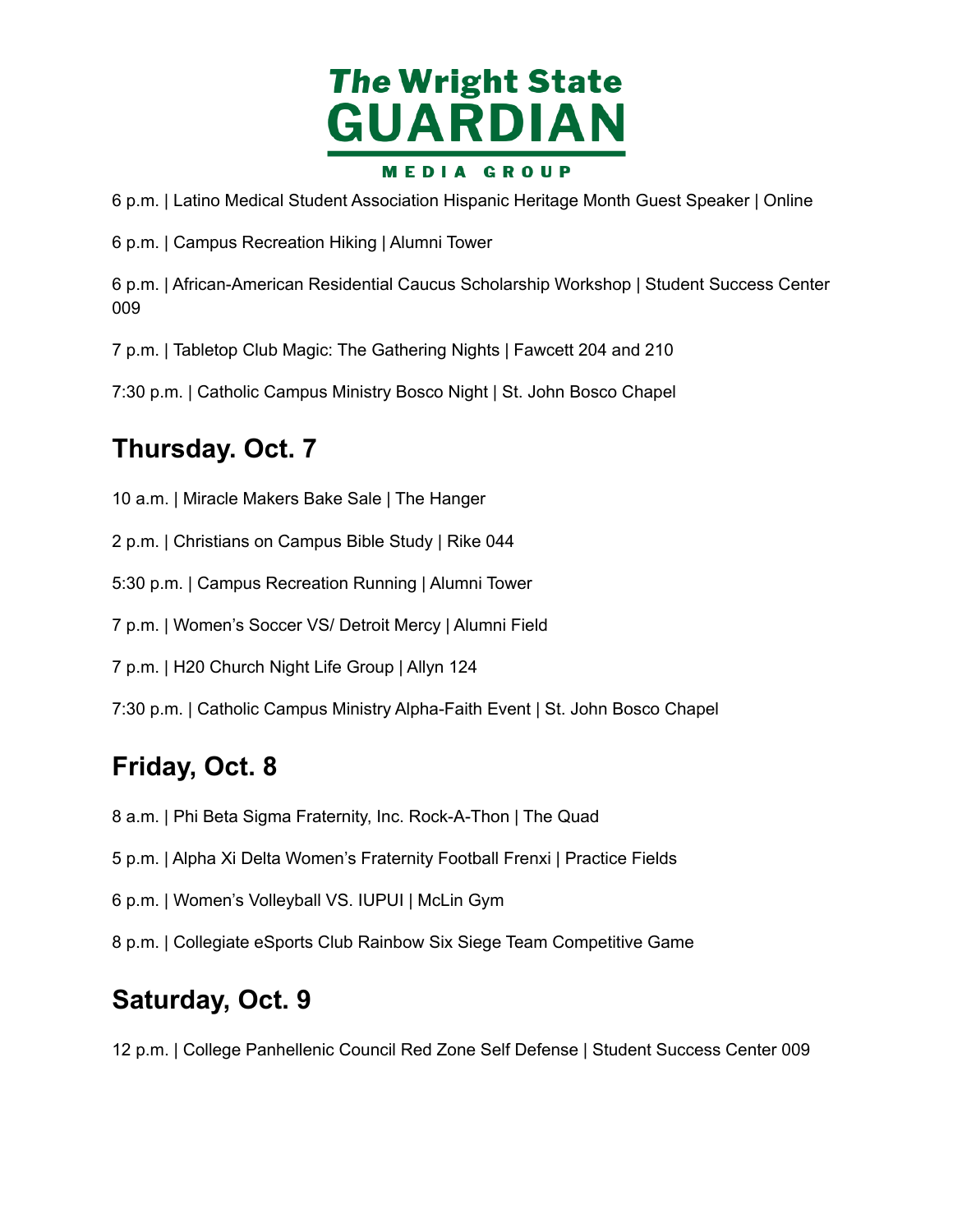

- p.m. | Wright State Club Football Game Day | Alumni Field
- p.m. | Women's Volleyball VS. Purdue Fort Wayne | McLin Gym
- p.m. | Romeo and Juliet Student-Led Performance | Medical Sciences Amphitheater
- p.m. | Miracle Makers, RCA, and UAB Drive-In Movie | Parking Lot 4
- p.m. | Collegiate eSports Club Tryouts | Online

#### **Sunday, Oct. 10**

- a.m. | Campus Recreation Tour de Gym Cycling Classic | Riverscape Metropark
- p.m. | Romeo and Juliet Student-Led Performance | Medical Sciences Amphitheater
- p.m. | Alpha Sigma Phi Fraternity Recruitment Event | Beavercreek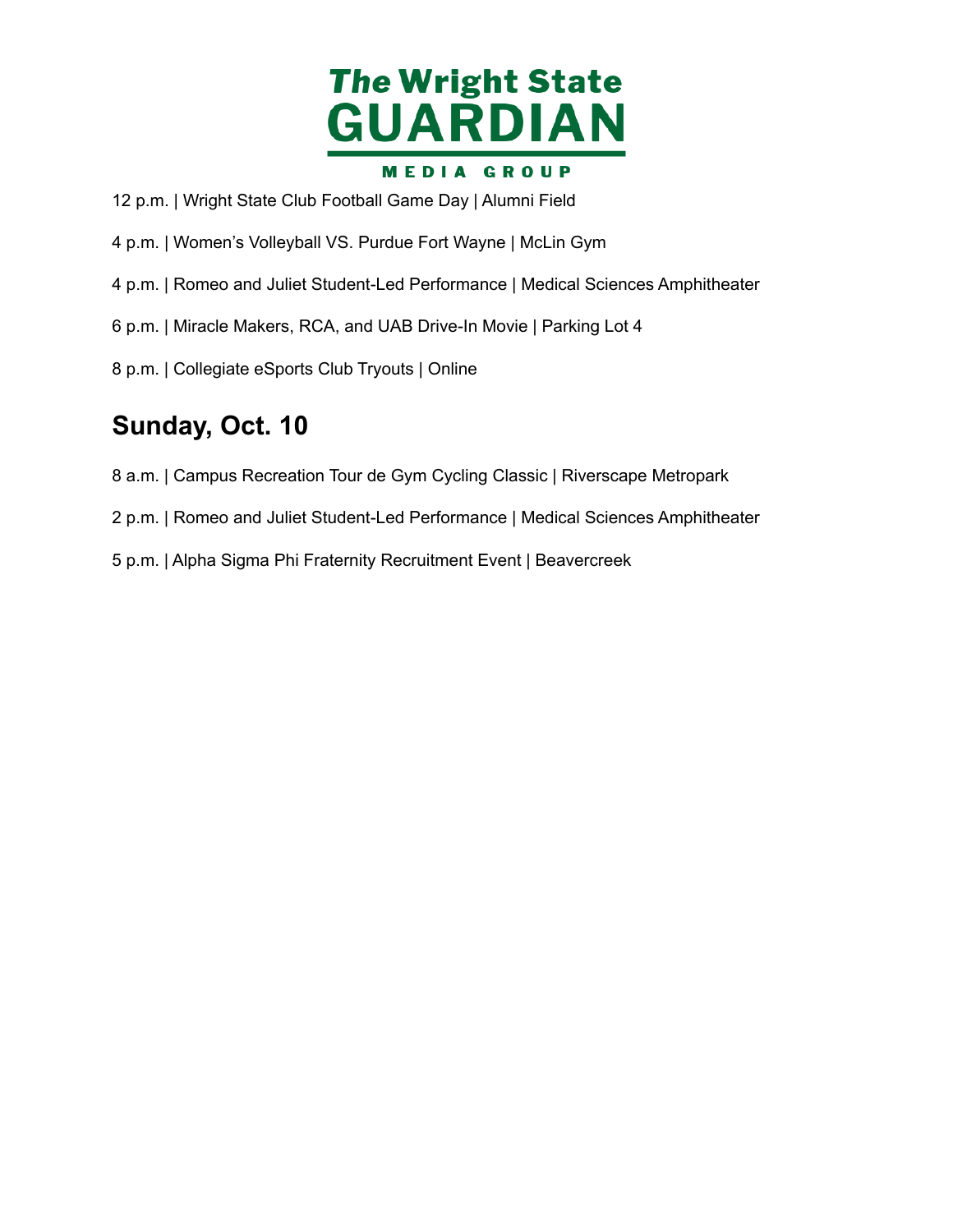

 Men's Soccer Beats NKU, Seconds Left to Spare October 4, 2021 Noah Kindig

 It was a solid week for Wright State University (WSU) Men's Soccer as they played conference games against the Northern Kentucky Norse (NKU) and the Milwaukee Panthers (MKE).

 Both games went all the way to double overtime, but the Raiders came out of the week with a 2-1 win over NKU and a 1-1 tie against MKE.

 The game-winner by Harvey Slade was off of a WSU corner kick, sent in by Presten Manthey, which Slade headed into the far-post with 11 seconds left before the game would have been tied.

#### **Slade stuns the Norse**

 The Raiders faced their biggest rivalry of the year on the road, with NKU fans cheering on the Norse through the entire game.

 WSU still dominated early, with three corner kicks in the opening minutes and eight shots in the first half. Neither team scored until later, but the game looked promising for the Raiders.

 In the second half, NKU broke through first, with Daniel Kaufman scoring in the 52nd minute. Ryan Godding would receive a quick throw-in just outside the box, and two quick touches for Kaufman put him through four defenders, and a quick third touch pushed the ball into the bottom left corner.

 The Norse couldn't hold their lead, as hard pressure from the Raiders forced a defensive mistake in the box, and a header from Zion Beaton capitalized, tying the game 1-1 in the 77th minute.

 The game went into overtime and then double overtime, with the first team to score taking the game.

 It looked more and more likely that the game would end in a tie, as WSU won a corner kick with 40 seconds left to play. Manthey took his time, and connected with Slade around the six-yard box. Slade placed the ball toward the back post, and it bounced off the post for a game-winner.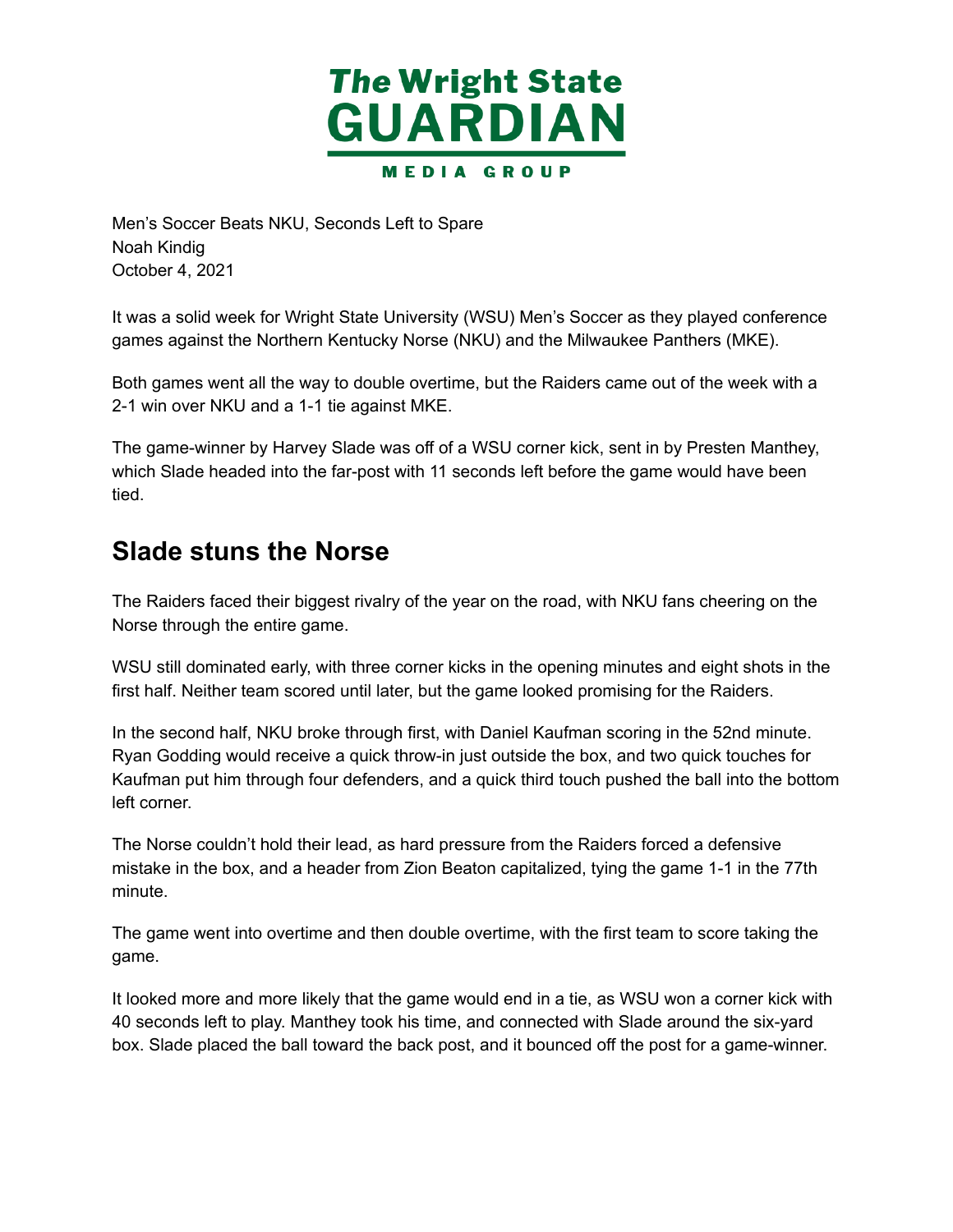

 Slade ran towards the dugout, where players on the field and off mobbed and celebrated their victory, as NKU players laid down where the corner kick had come in, looking on in disbelief.

# **A taste of your own medicine**

 The Raiders headed to double overtime again against MKE, but this time the game ended in a 1-1 tie.

 Both teams scored in the first half, with Beaton scoring his second of the week for the Raiders off of a defensive mistake from the Panthers. They responded six minutes later off of a defensive mistake from the Raiders, this time finished by Adi Vaknin.

 The Raiders almost immediately responded, but Conner Osterholt's shot would bounce off the post. WSU continued to pressure, but their 23 shots to MKE's 13 wouldn't be enough for a second goal.

 At the last minute of double overtime, the Panthers found themselves in the exact situation the Raiders were in against NKU. A corner kick for the Panthers decided the game in the final minute.

 A Panther got the first touch in the six-yard box and was wide open, but wasn't able to redirect it towards the net.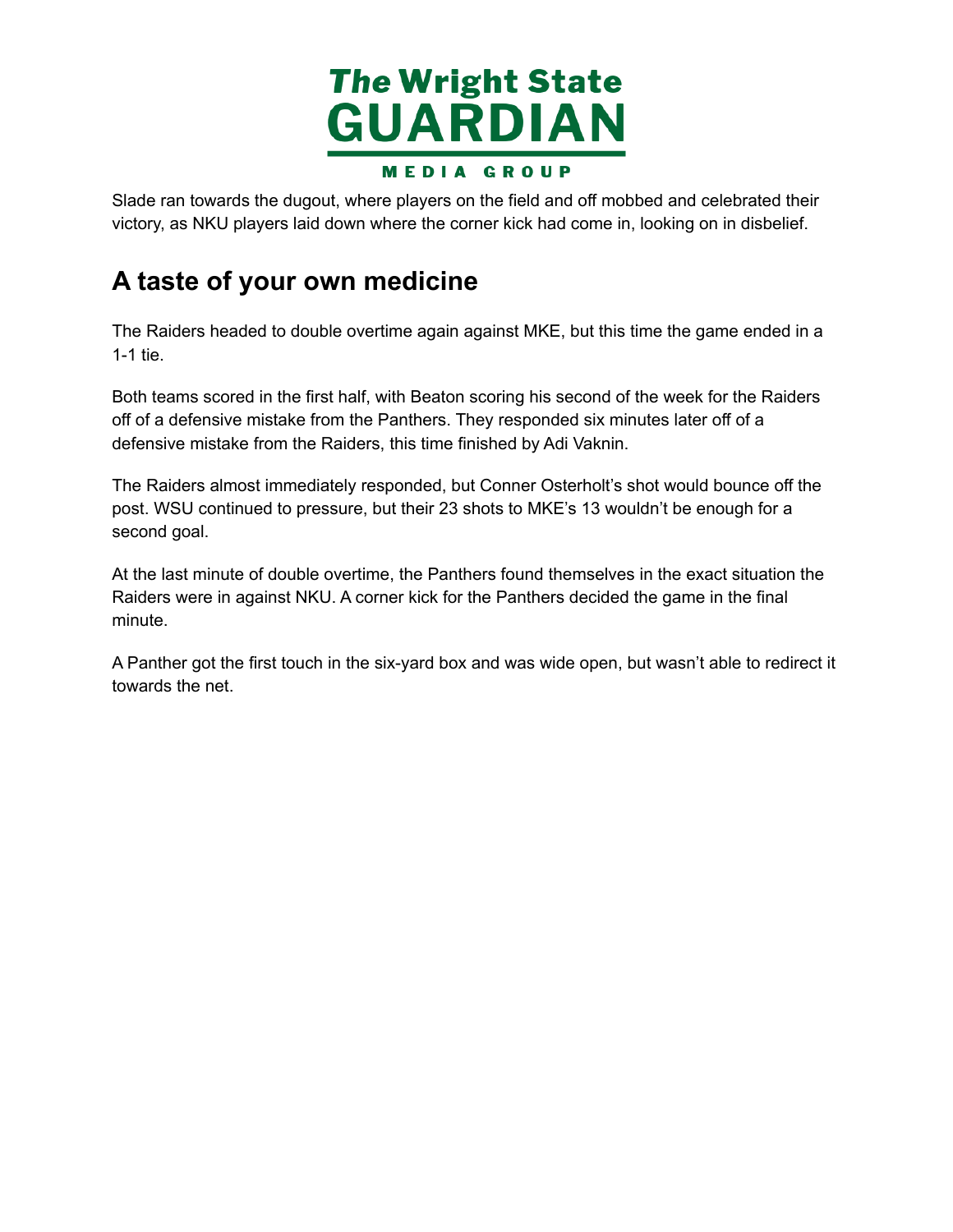

 The Next Movie You Should Watch Based on Your MBTI Type October 5, 2021 Ellee Rogers

 The MBTI, or Myers-Briggs Type Indicator, is a personality quiz that groups people into specific categories based on their perspective, decision-making and psychological preferences. Click [here](https://www.16personalities.com/free-personality-test) to take the quiz and find out your individual type. Depending on your results, here is the next movie you should watch!

# **ISTJ – The Inspector**

"The Lord of the Rings"

 The ISTJ will respect and enjoy the heroic nature of this epic story. Their noble and trustworthy values will shine through in all the big-hearted characters in this film.

# **ISTP – The Crafter**

"Saving Private Ryan"

 Known for being the best type to handle tools and the only type out of all MBTI that is recommended for the military, they will fully appreciate this film that displays strength and justice.

# **ISFJ – The Protector**

"About Time"

 ISFJs will love this movie for its passion and heartfelt emotion. This is the perfect movie to laugh and cry at.

#### **ISFP – The Artist**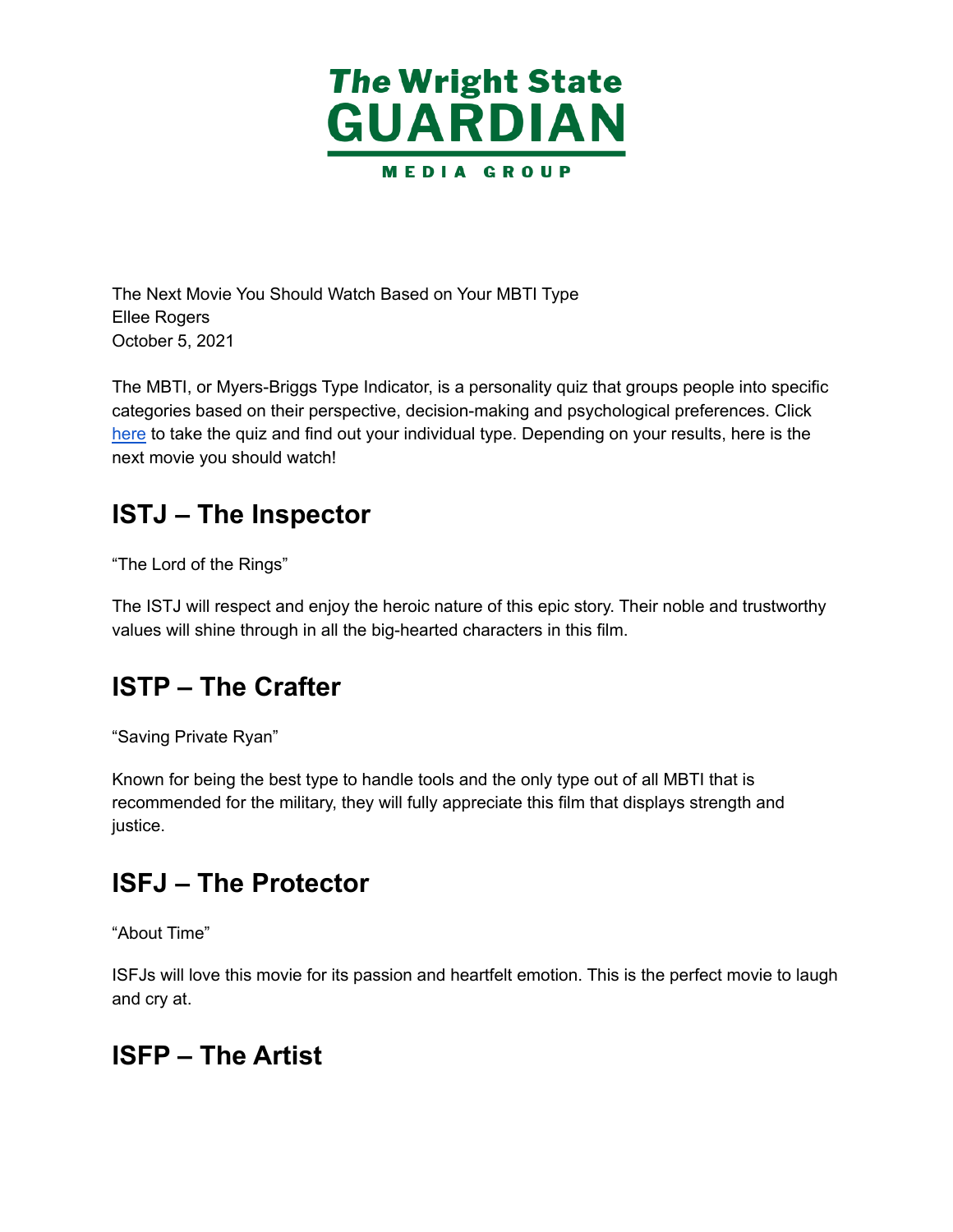

"A Silent Voice"

 This anime film will give an ISFP the aesthetic beauty and emotional depth they are looking for. The film talks about bullying and amendment.

# **INFJ – The Advocate**

"Fight Club"

 This film's complex psychological turmoil will truly speak to and inspire an INFJ. Get ready for a mind-bend when you watch this one!

### **INFP – The Mediator**

"The Eternal Sunshine of the Spotless Mind"

 INFPs will appreciate this Kate Winslet and Jim Carrey film for its realist/surrealist approach and the characters' open-mindedness.

#### **INTJ – The Architect**

"Inception"

 This film combines mental and physical complexities to take the INTJ out of their world so they can fully immerse themself in all of this film's various realities.

# **INTP – The Thinker**

"The Matrix"

 The INTP will respect and enjoy watching Neo's choice to take the red pill and unravel into truth and discovery.

# **ESTP – The Persuader**

"Kill Bill"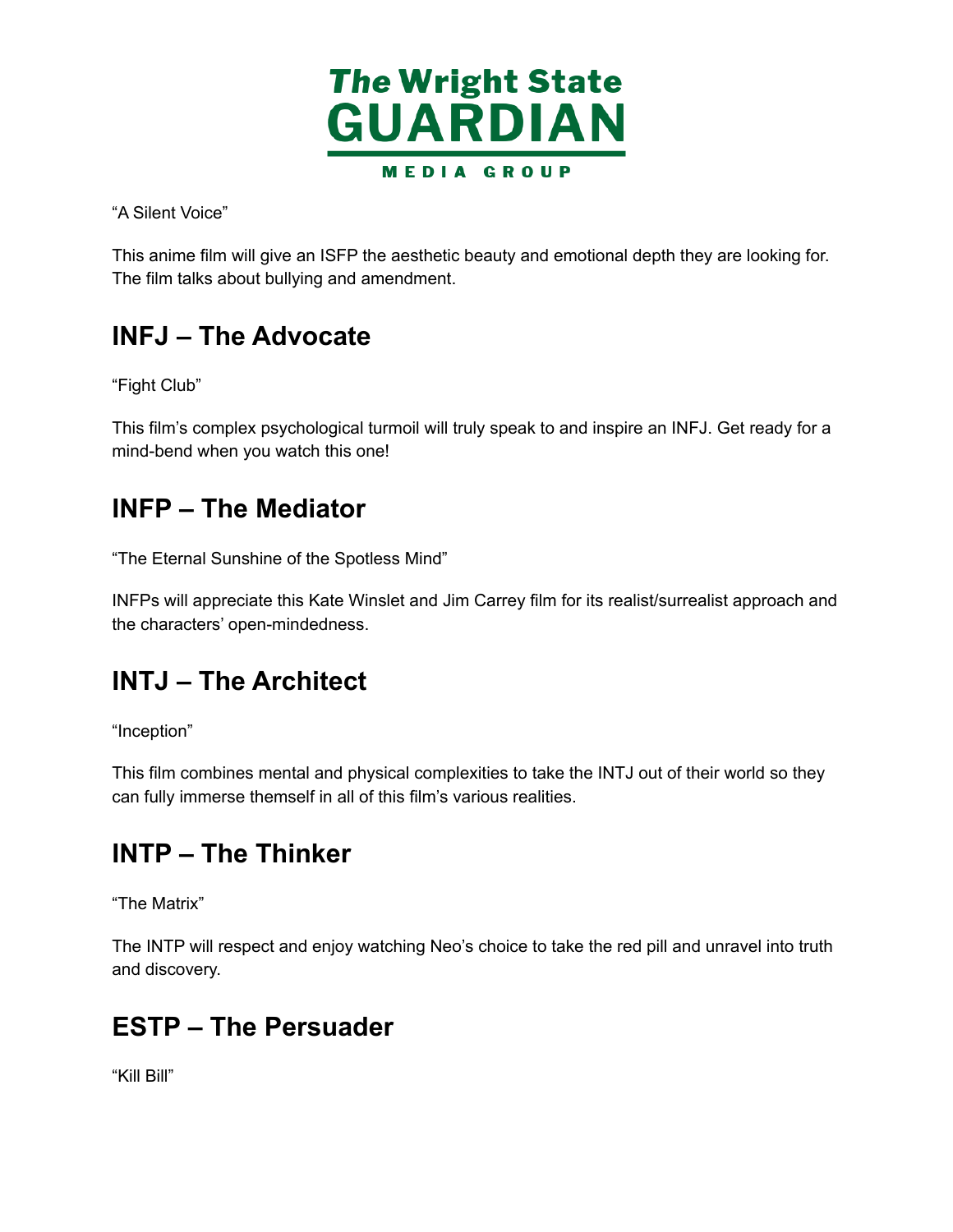

This film's fast-paced action and suspense will keep the ESTP's attention and interest!

# **ESTJ – The Director**

"Indiana Jones and the Raiders of the Lost Ark"

 This film will give the ESTJ a classic story while also letting them escape our mundane reality, the perfect combo!

### **ESFP – The Performer**

"Ferris Bueller's Day Off"

 This movie will capture the ESFP's love for life and the present moment perfectly. They will enjoy the various personalities of the three main lively characters.

#### **ESFJ – The Caregiver**

"Clueless"

 The ESFJ will appreciate Cher's kind heart and popularity at school. The classic film will capture and display the ESFJ's personality well.

#### **ENFP – The Champion**

"Good Will Hunting"

 The ENFP will enjoy the characters in this film and Will's struggle with success and failure. The emotion each actor brings to the screen will leave them speechless!

#### **ENFJ – The Giver**

"Wonder Woman"

The film's hero will inspire the ENFJ with her strength, compassion and relentlessness.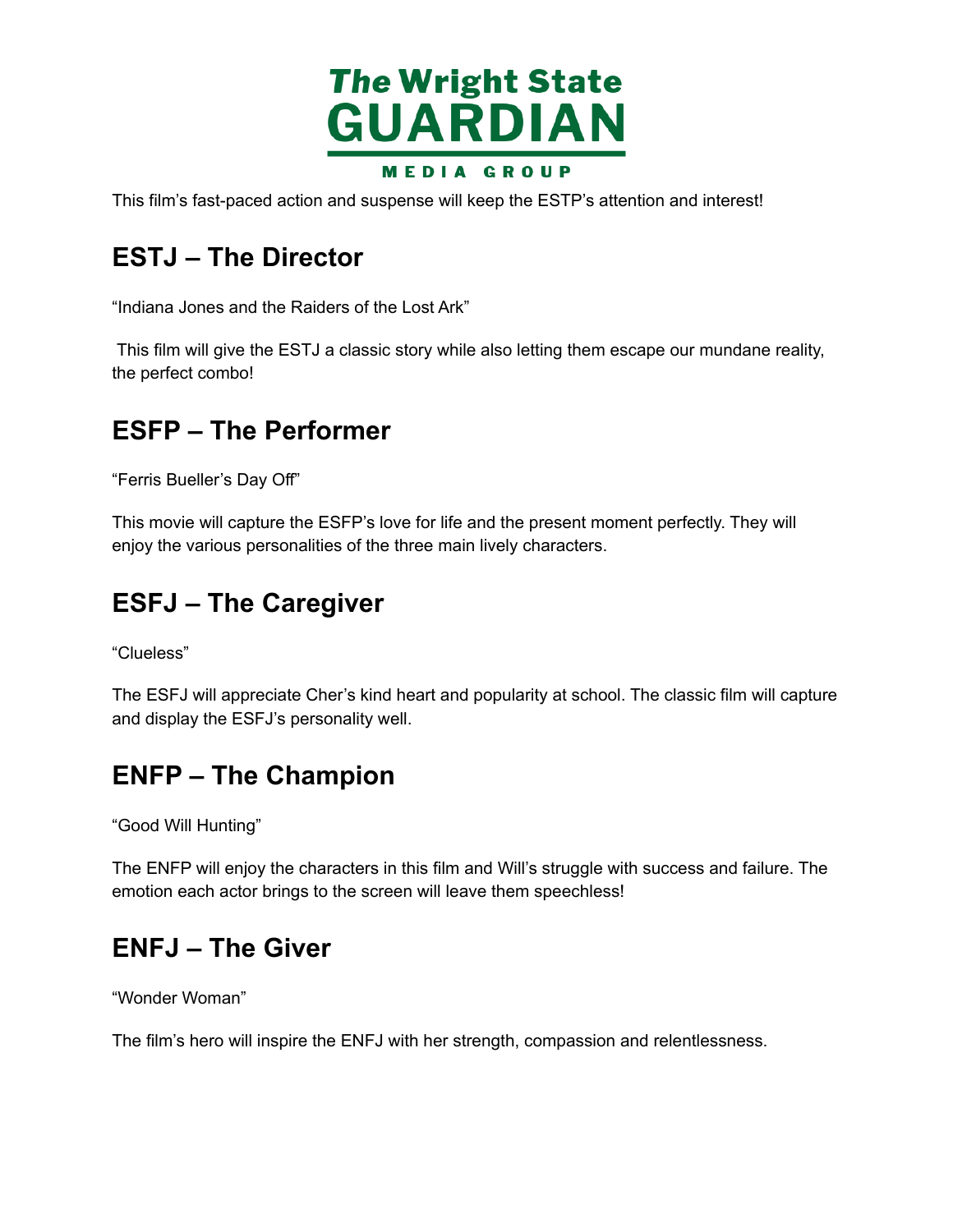

# **ENTP – The Debater**

"Monty Python and the Holy Grail"

The ENTP will fully enjoy this film for its impressive satire and monumental humor.

# **ENTJ – The Commander**

"American Psycho"

 The ENTJ will love to watch the themes of success and power play out in this film. The concept of "making it big" and having all the control will interest the ENTJ and immerse them in this classic film.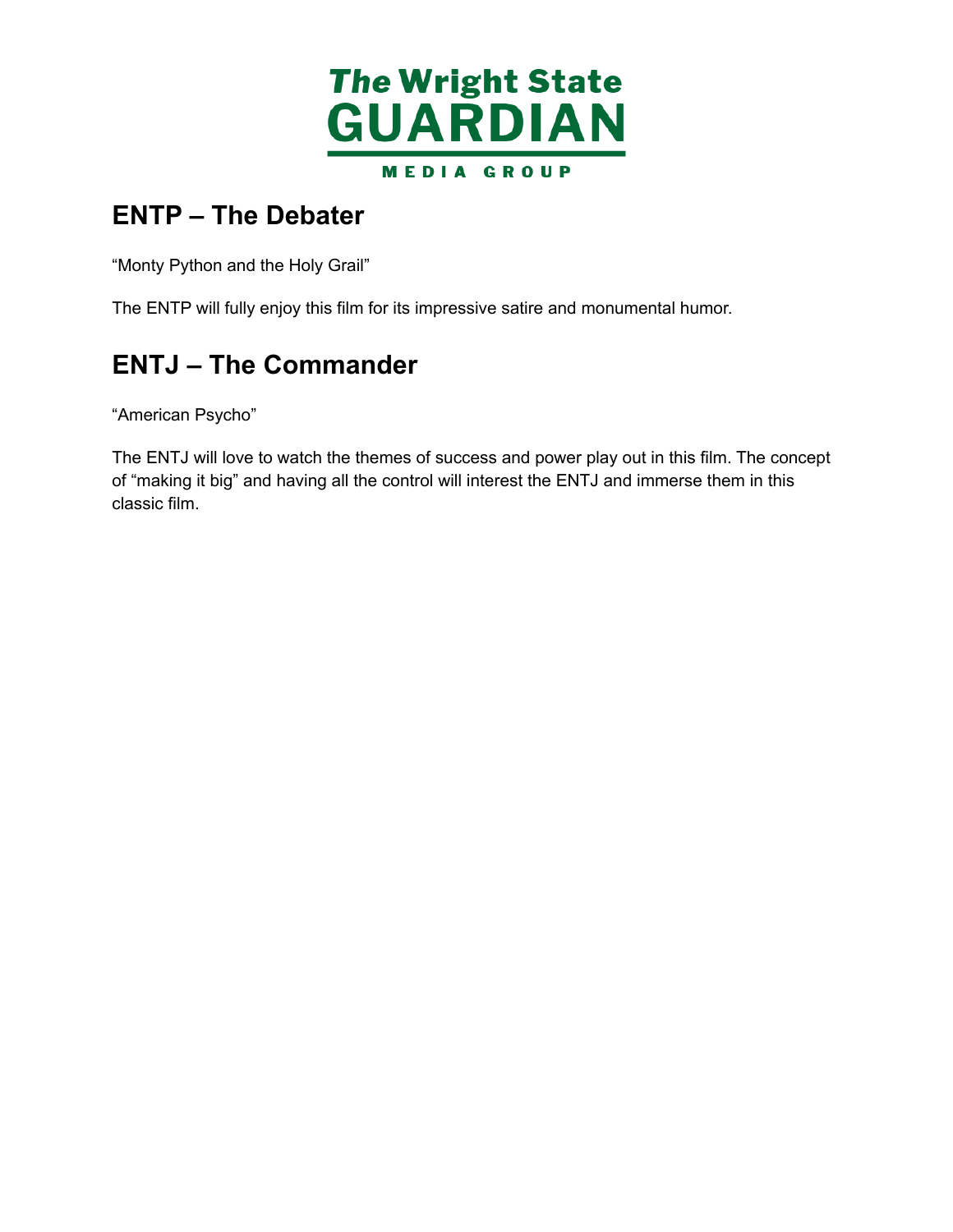

 WSU and Clark State Renew Partnership For Two Plus Two Program October 5, 2021 Brendan Blankenship

 Wright State University (WSU) and Clark State Community College (CSC) held a signing ceremony to renew their partnership, the Two Plus Two program, on Oct. 1, 2021.

# **WSU's relationship with CSC**

 WSU and CSC created the Two Plus Two program to make it easier for students to transfer from CSC to WSU. WSU President Sue Edwards said that the relationship between these two universities is important.

 "We're neighbors, and we work very closely together," Edwards said. "Working together is much better than working in isolation."

 The Two Plus Two program also came about because of quality and affordability according to CSC President Jo Alice Blondin.

 "Wright State has always been our number one transfer partner," said Blondin. "Wright State is very comfortable for our students."

 Blondin said that over 43 degree programs were approved and signed off in the partnership. Some of these degree programs include cybersecurity, crime and justice studies, organizational leadership and business.

# **How students are benefiting from this program**

 Dr. Tiffany Hunter from CSC, who was previously chosen to be a leader for the National Presidential Fellowship for Community College Leaders (NPFCCL), says that this program is made specifically for the students.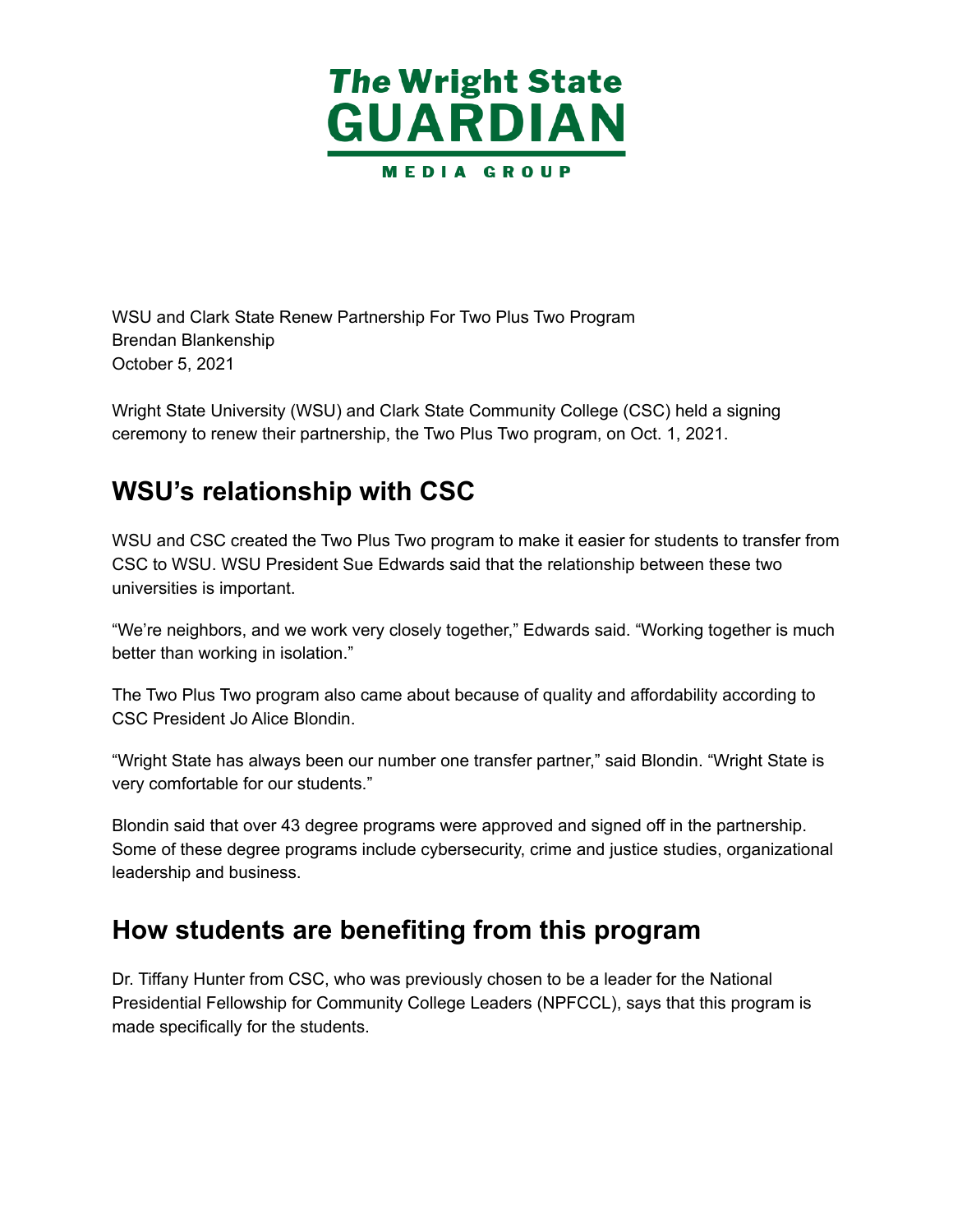

 Gracie Northington, who is in her first semester at WSU majoring in business, greatly benefitted from this program. Northington said that she had scholarship opportunities and a very smooth transfer to WSU.

 "As soon as I was put in the transfer program, all of my credits were transferring so smoothly," Northington said. "I've met with advisors from Clark State, I've met with advisors from Wright State. They even communicated with each other to make sure that I had a smooth transfer process."

 Northington said that she was able to be involved on campus at WSU in campus ministry before she transferred. She is now able to enter this semester as a campus ministry leader due to being a part of this program.

 Northington's younger sisters are also CSC students, and they are able to smoothly transfer due to the renewal of this partnership.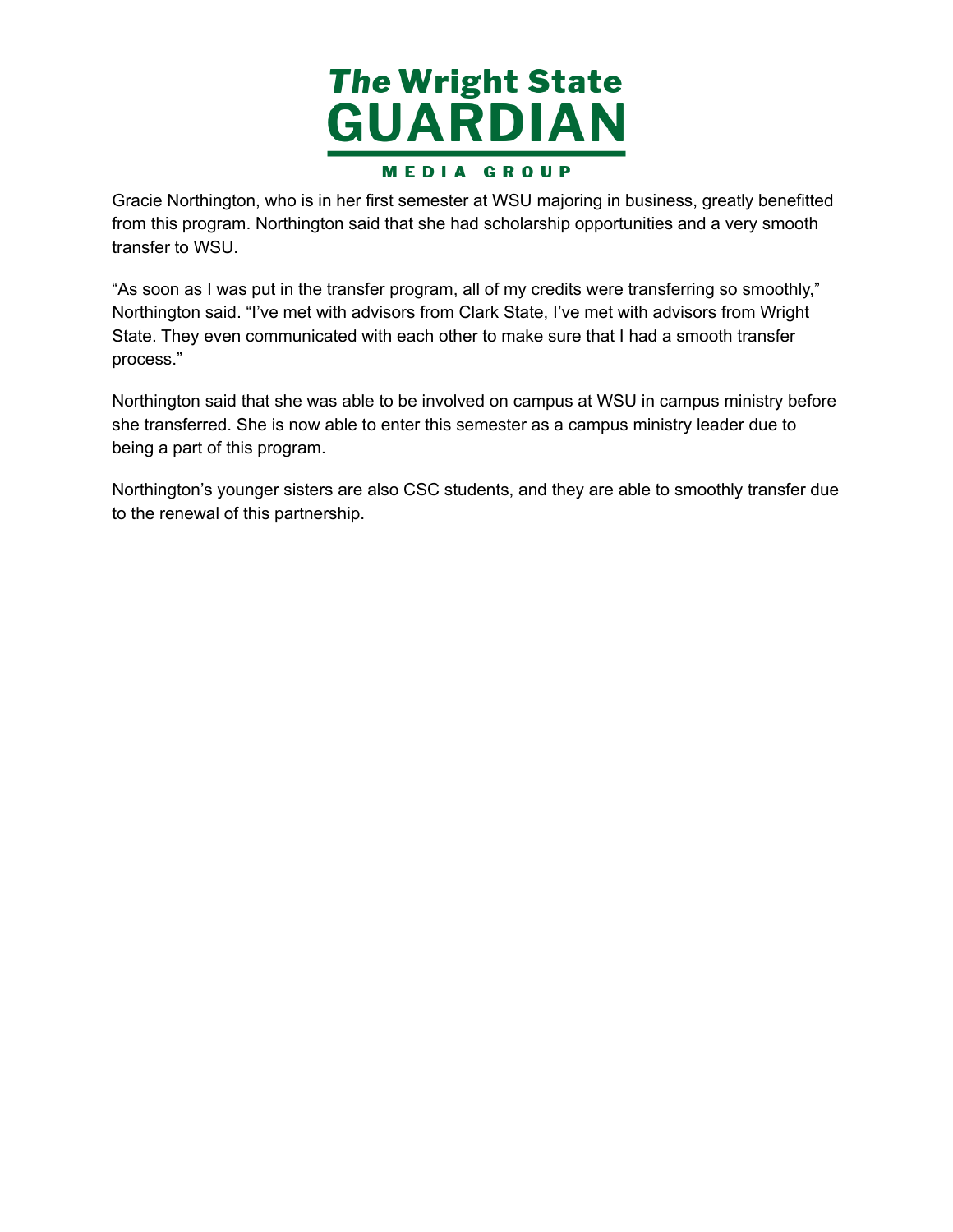

 Wright State Celebrates Unveiling of Historic NPHC Plots October 6, 2021 Jamie Naylor

 Wright State University (WSU) becomes the first predominantly white Ohio public institution to unveil its National Panhellenic Council (NPHC) plots.

# **The unveiling**

 Family, friends, students, administrators and alumni gathered Saturday afternoon on WSU's campus to mark the historic unveiling of the NPHC plots, celebrating Black and Brown fraternities and sororities.

 The celebration, a symbolic and emotional affair for Greek life and the Black and Brown community on campus, featured speakers, the opening of the plots via a ribbon cutting ceremony and a reception.

# **The project**

 The original idea for the project was formulated over 10 years ago, but officially began when former Student Government Association President (SGA) Adrian Williams passed the resolution to build the memorial garden.

 The nine Pan-Hellenic Greek Letter organizations, otherwise known as the Divine Nine, partnered with student leaders, university administrators, construction and grounds crew to make this project possible.

 WSU President Sue Edwards, the ultimate approver for the project, cites her desire to provide a safe space on campus for minority students as her reason for supporting the project.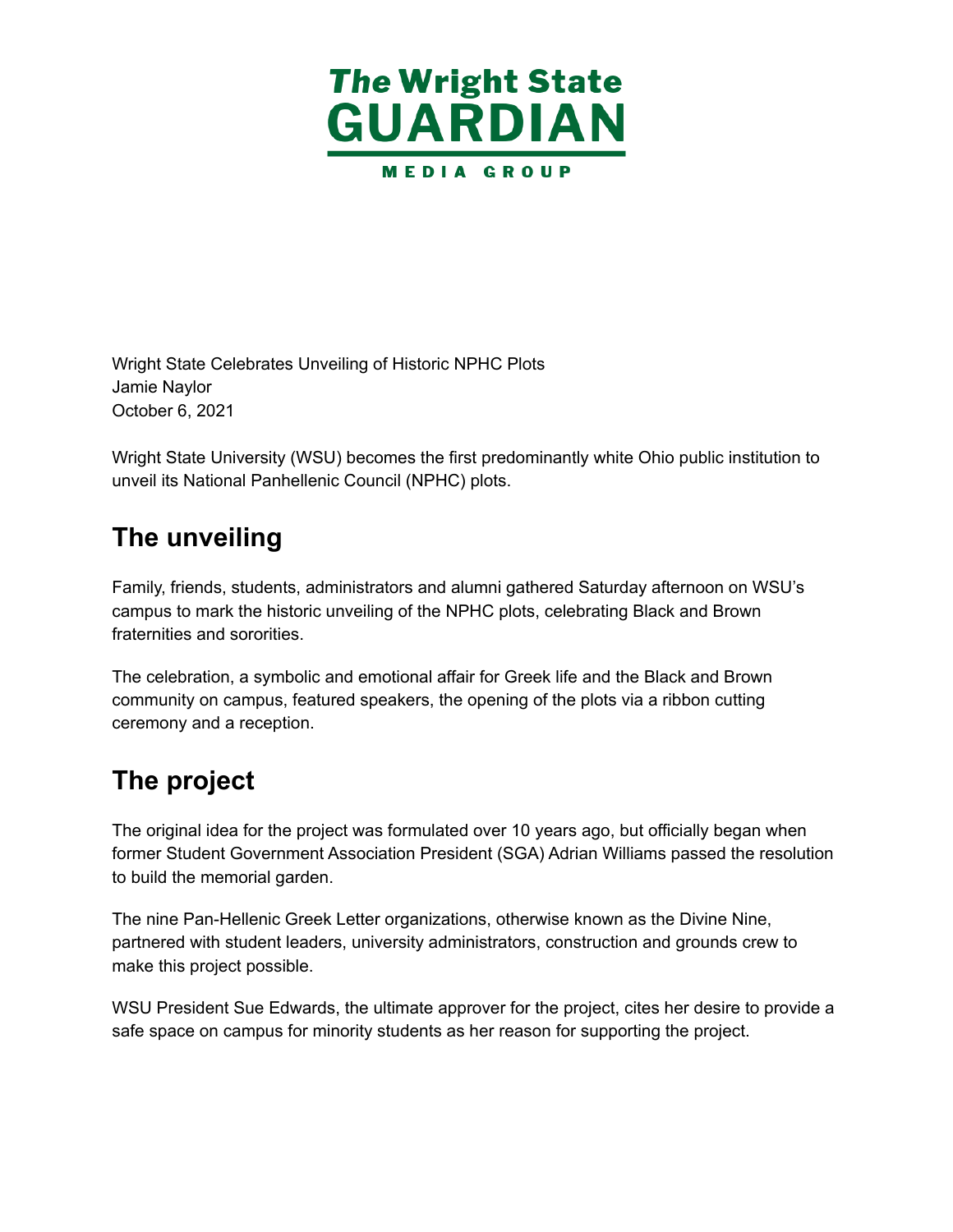

 "I believe that everyone should have equitable access to higher education and that we should create a space where everyone can thrive and be successful," Edwards said.

#### **Details of project**

 Work on the plots began May 20, 2021, with the opening of the project being delayed two times due to construction and supply issues.

 The overall cost for the project is not yet known, according to Gina Keucher, program director and greek advisor for Student Involvement and Leadership. However, over \$43,000 was raised to build and maintain the project and fund an NPHC scholarship.

# **History and importance of plots**

 According to WSU data, African American students only make up 9.7% of the campus population, making the university a predominantly white institution.

 While dedicated to the Divine Nine Black and Brown Greek Life organizations, the plots memorialize the struggles racial minority communities have faced over the years and symbolize progress in diversity and inclusion, according to Shaquille Armstrong, president of WSU's NPHC.

 To some community members these plots represent an even more permanent symbol of diversity and inclusion at WSU.

 "These plots represent the history that created us and will become the legacy that is all of us,"

Arianna Wooden, secretary for NPHC

# **Opinions**

 Students and alumni, especially members of fraternities and sororities, expressed excitement over the opening of the plots.

 Students like Johnny Holloway, president of Alpha Phi Alpha fraternity, hope this will give the campus community an opportunity to learn about Greek Life and diverse cultures.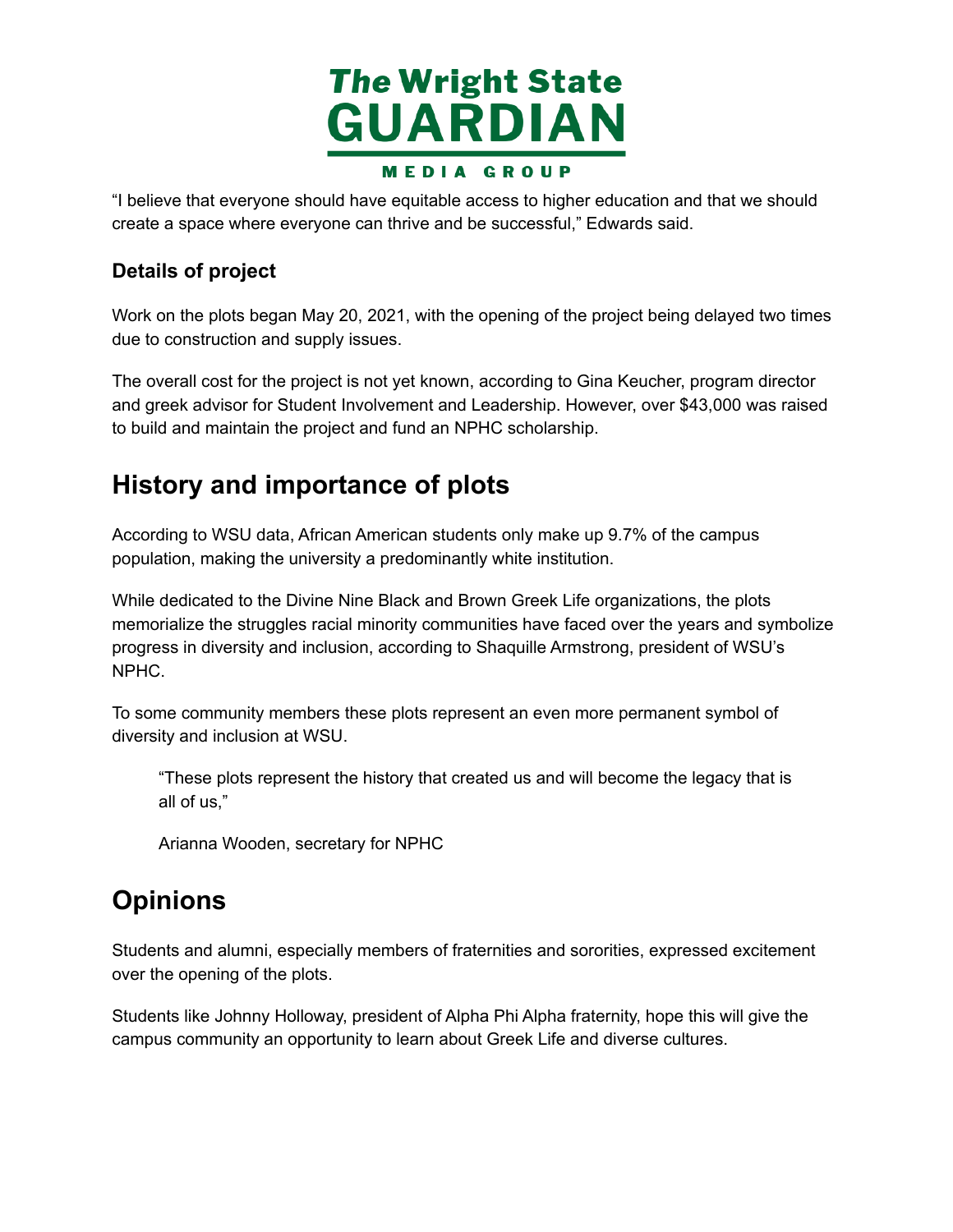

 Others like Wright State alumni Onome Scott-Emukapor along with Greek Life students Brittney Zazueta and Jada Brown, a University of Dayton Alpha Kappa Alpha chapter member, recognize that the NPHC plots are only part of the diversity and inclusion initiative at WSU.

 "I am truly appreciative of what is going on here, this ceremony, this plot. But, let us not be distracted by shiny objects, WSU [still] has a long way to go to truly show [that] they understand [and that] they appreciate and respect what NPHC means to the Black Community and to campus as a whole," Scott-Emukapor said.

The plots will be fully complete and outfitted with landscaping by spring semester 2022.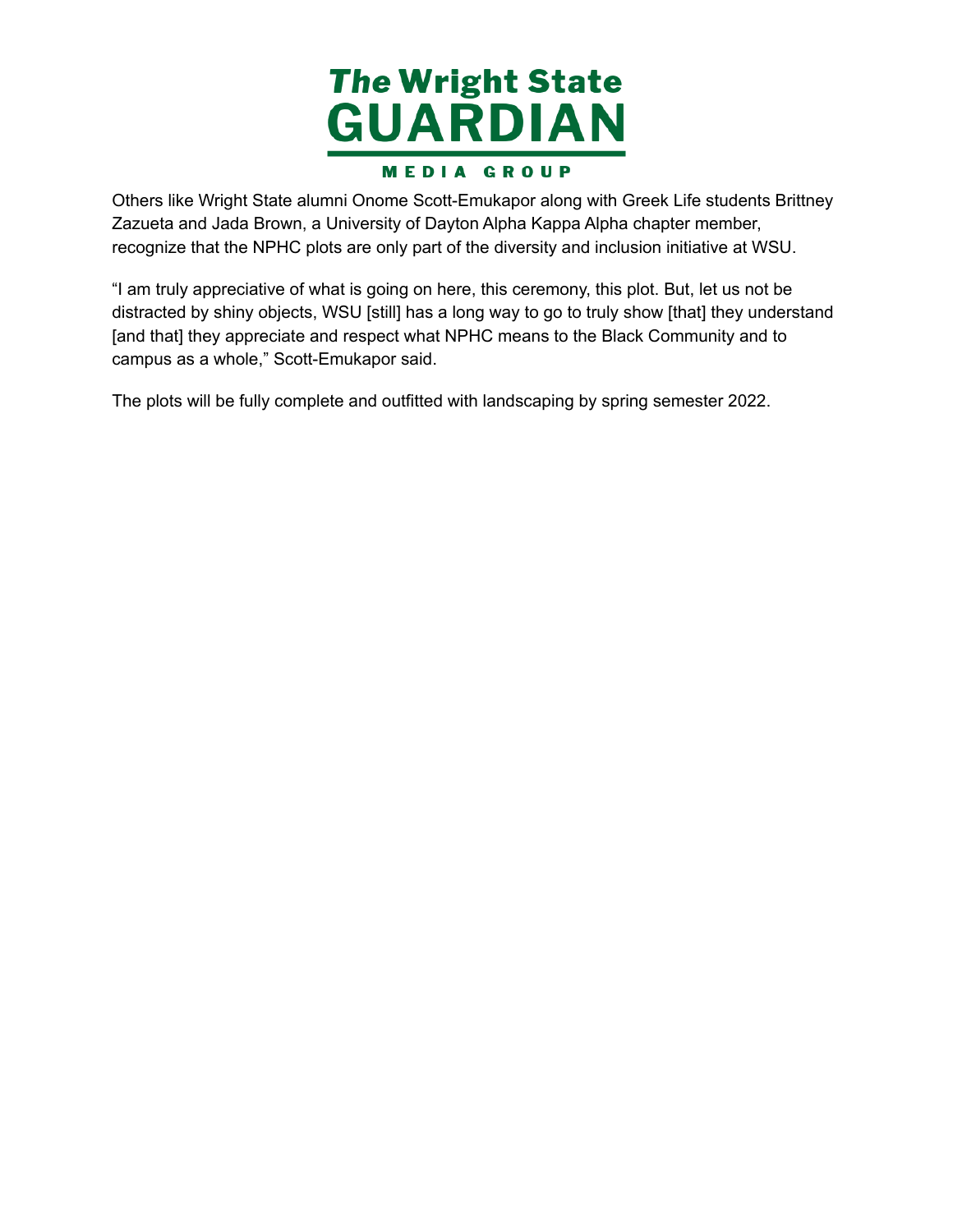

 NPHC Educates and Celebrates with Stepping and Strolling Events on Campus October 6, 2021 Katie Jones

 On Sept. 28, NPHC (National Panhellenic Council) students and Wright State University (WSU) alumni stepped and strolled at the Yard Show to tell a story about their history, who they are and what they represent.

# **Strolling and stepping**

Stepping and strolling have existed for centuries, going back to the 1700 and 1800s.

 "It goes back to slavery time with our history. Our ancestors step, chant and sing and that was passed down to our sacred perspective chapters and organizations," NPHC Vice President Dai'Shanae Moore said.

 According to "From Death Marches to Dance Halls: A Brief History of Strolling," strolling can also be traced to the historically black Greek letter organizations' ritual ceremony called the Death March. They define strolling as the final activity for the BT Yellow pledge process where pledges would march around campus reciting poems and singing.

 Over time, each NPHC sorority and fraternity's strolling and stepping evolved, with each organization forming its own unique signature. However, the distinction between the two can sometimes still be confused.

 "The difference between stepping and strolling is stepping is more you all making your own beats and incorporating your history. In strolling it's really more your individual chapters doing something together as one that is also fun," Moore said.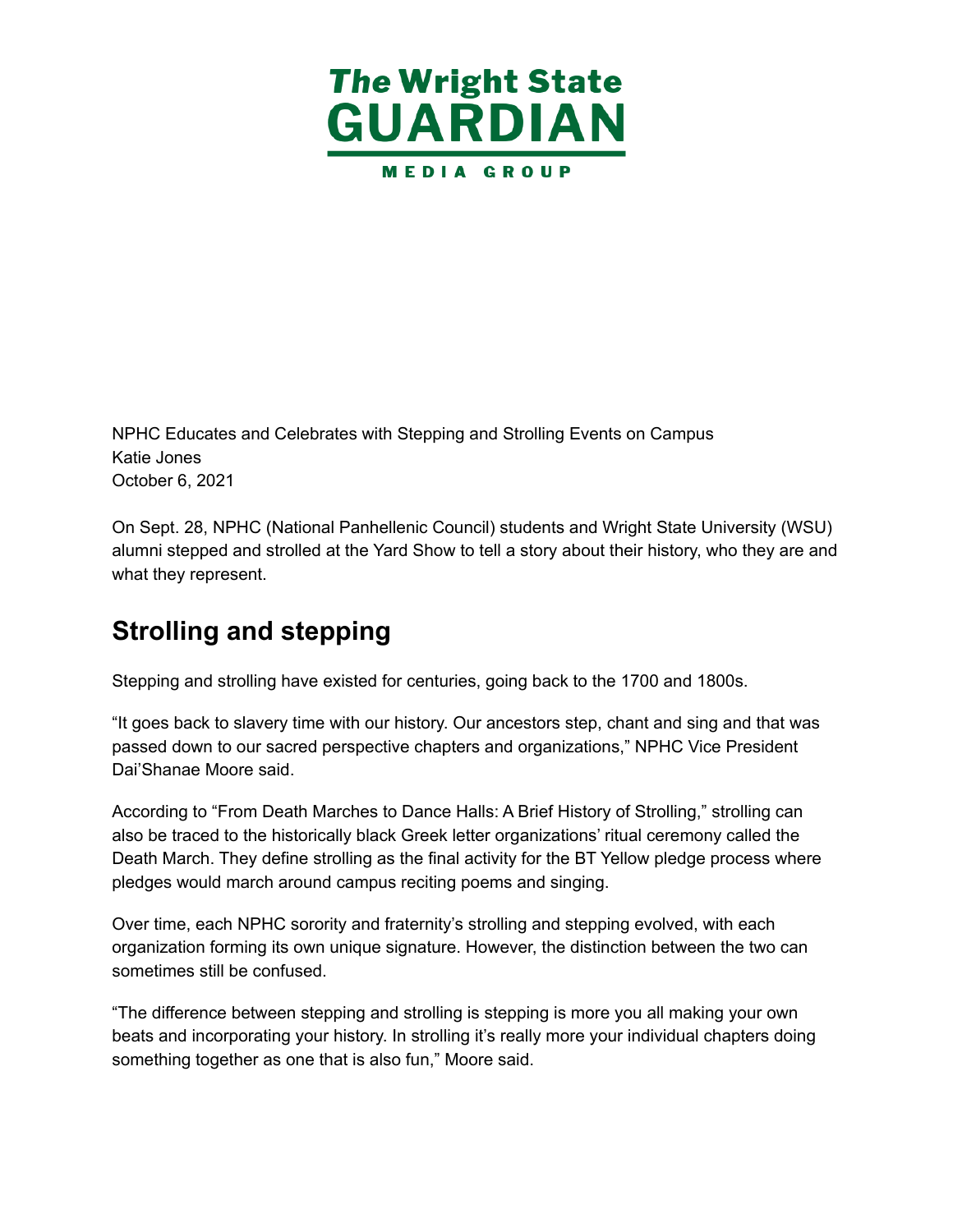

#### **Yard show**

 WSU's Divine Nine, the nine historically Black Greek letter organizations, strolled on Sept. 28 to educate WSU about their history and values.

 Although there are nine historically Black Greek letter organizations, WSU only has five Divine Nine fraternities and sororities. Alpha Phi Alpha Fraternity Inc., Alpha Kappa Alpha Sorority Inc., Kappa Alpha Psi Fraternity Inc., Phi Beta Sigma Fraternity Inc. and Sigma Gamma Rho Sorority Inc.

 Announced by emcee Brittany Neal, each performed and showed off their members' talent and dedication. In the middle of a packed Student Union, NPHC members combined strolling, music and dialogue to educate the audience about their individual organizations.

For some organizations, alumni came to perform as well.

 "One of the things that I was really happy to see was that alumni came to support and perform because they're always there and I feel like it was really cool," student Alyana Barrera said.

 A few performances included props such as canes and handkerchiefs while in others, NPHC members interacted with the audience by handing out roses.

 The entire time, each fraternity and sorority was able to share their organization's history and values.

 "It was great to learn about [the NPHC orgs] and understand more about where their sorority came from and fraternity," student Danielle Dargan said.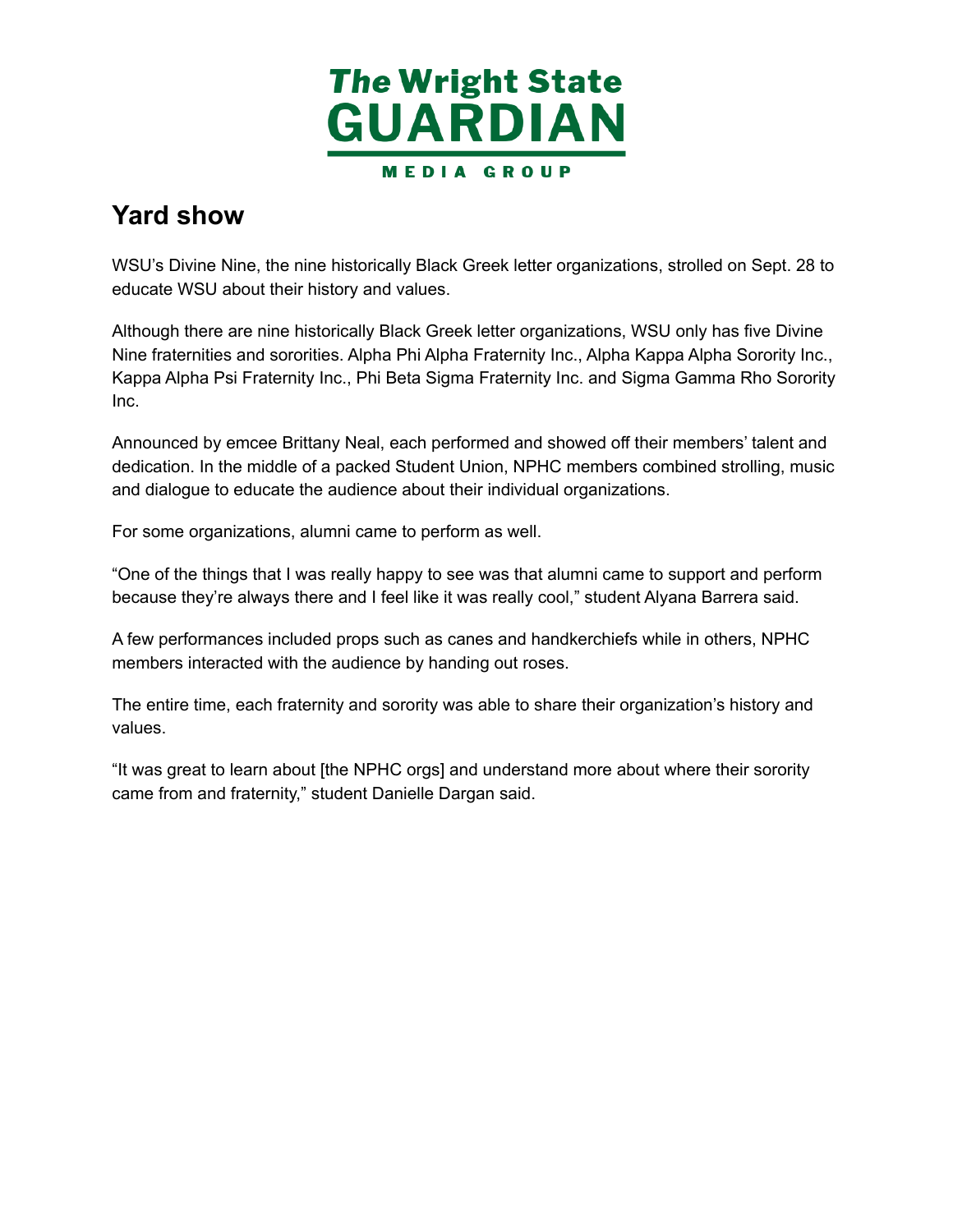

 College of Liberal Arts Dean Retiring After Taking Voluntary Separation Plan October 6, 2021 Jamie Naylor

 Wright State University (WSU) College of Liberal Arts (COLA) Dean Linda Caron retiring at the end of academic year 2021-2022.

### **Retirement**

 Retiring at the end of the academic year, Dean Caron served WSU for 33 years, five of them as Dean of the COLA.

 "It's a good time for new leadership. It's a good time for me to just find something else to do and I don't know what that's going to be. I'm going to continue to dedicate myself to Wright State until the end," Caron said.

 According to Dean Caron, she took the 'Faculty Voluntary Separation Plan.' In an effort to reduce the size of the faculty, the university offered this plan to eligible faculty members who were willing to retire by Dec. 31, May 31, 2022, Aug. 31, 2022 or Dec. 30, 2022.

 According to WSU's Human Resources, the plan entails a bonus payment of up to \$200,000, Emeritus Status, healthcare incentives and possible sick leave payment. Those who enroll in the plan give up recall rights, or the rights to teach at the university in the future.

# **Replacement Search**

 WSU President Sue Edwards announced at the Sept. 20 Faculty Senate meeting that the search to replace Caron is set to take place in spring 2022.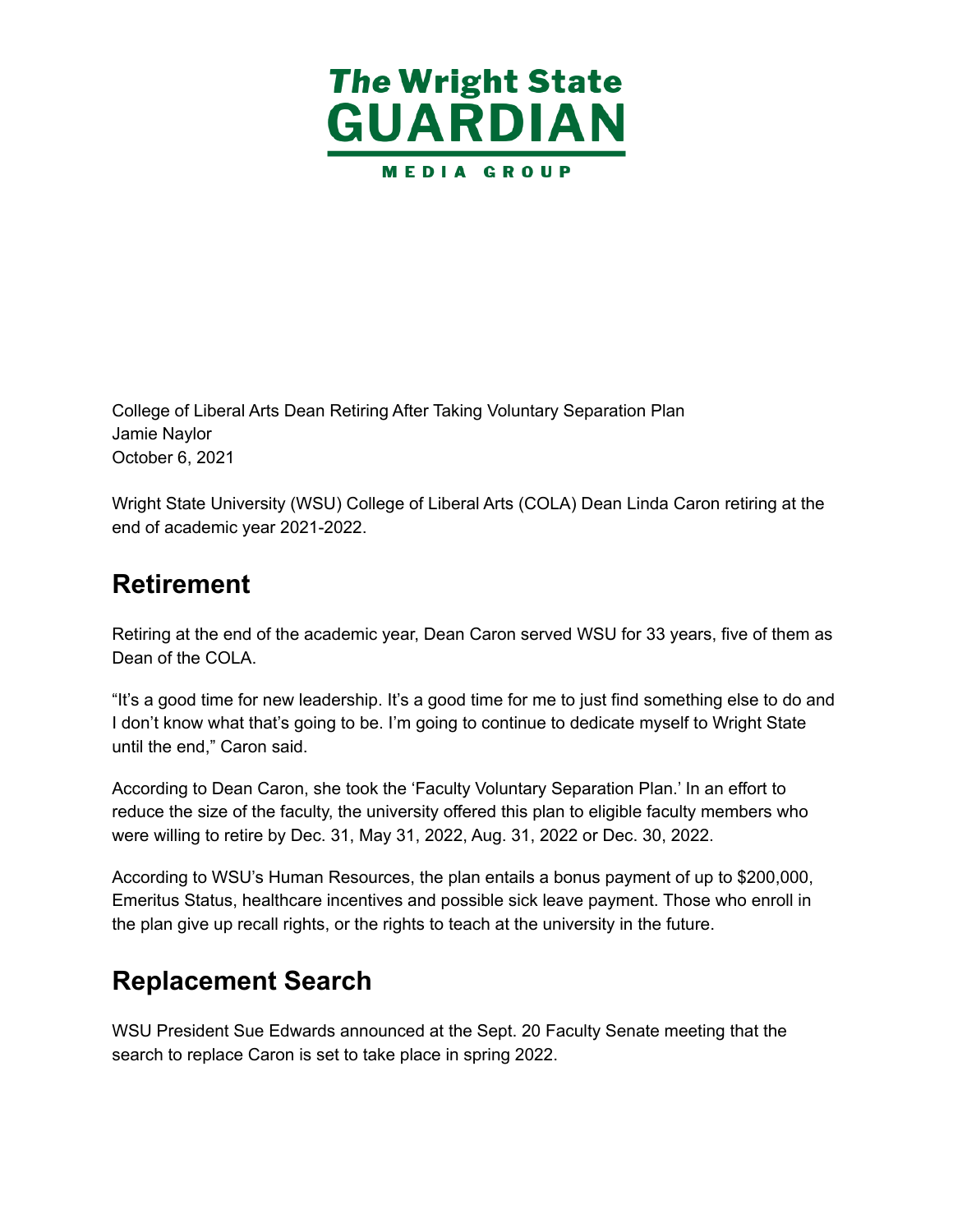

 Senator Hope Jennings raised the question of whether or not the search is going to be internal or external. Edwards confirmed that the search is external. External searches consider both existing faculty members and outside applications to fill a role.

 It has not been revealed who will make up the search committee, or when the committee will officially start.

 Additionally, associate COLA Dean Carol Loranger now serves as interim vice provost for faculty affairs. It is uncertain who will fill her position as Associate Dean.

# **Accomplishments**

 Throughout her time at WSU, Caron is accredited for her accomplishments including being one of the founders of the Arts Gala fundraiser for liberal arts scholarships and playing a role in renovating and expanding the Creative Arts Center.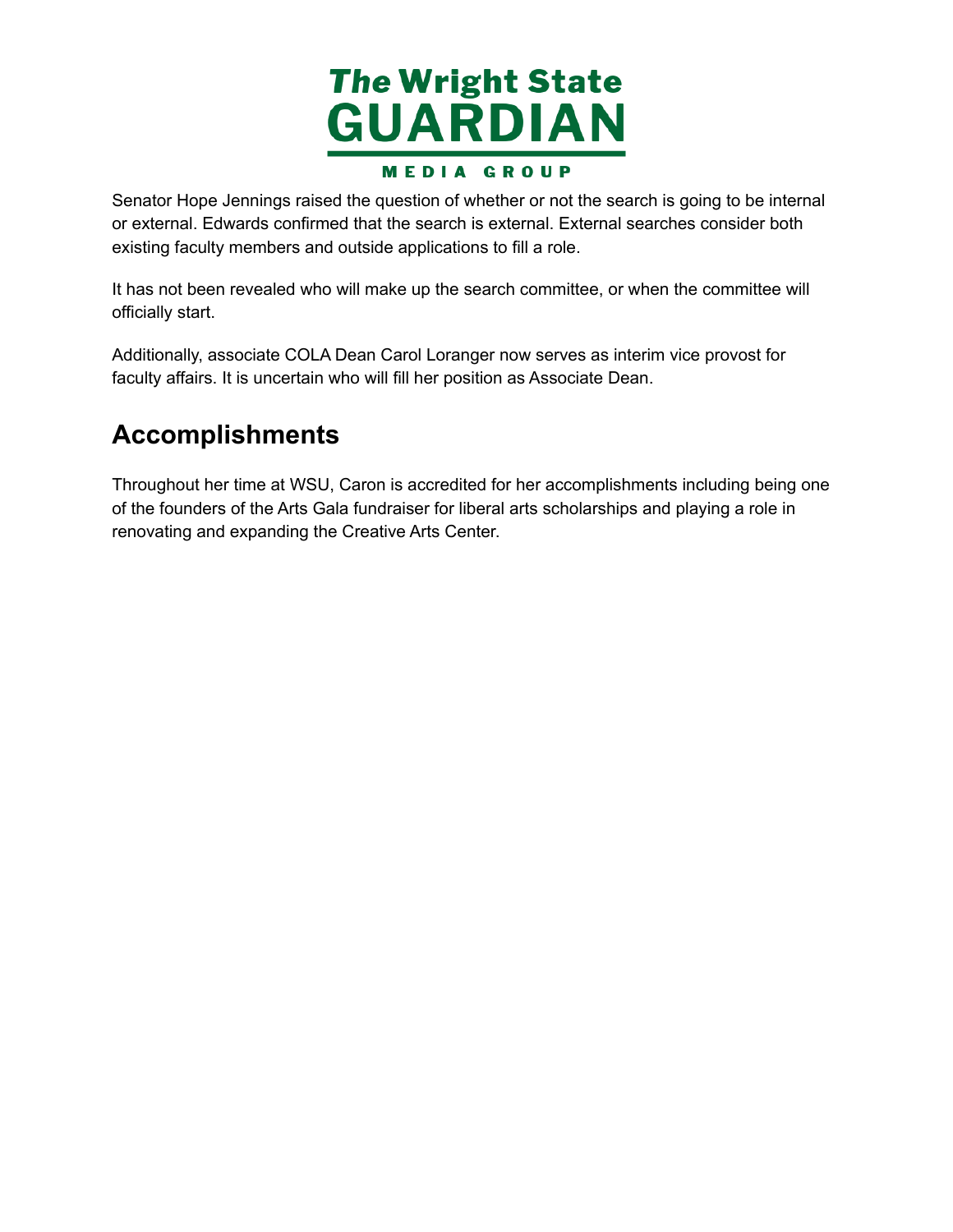

 SGA: NPHC Plots, Resolution 21-02, and Effectiveness of Mask Mandate October 6, 2021 Alexis Wisler

 The Student Government Association (SGA) discussed Resolution 21-02, the mask policy and the new NPHC plots at the meeting on Tuesday, Oct. 5.

# **Resolution 21-02**

 Sabrina D'Alesandro, SGA vice president, proposed resolution 21-02 which condemns Ohio House Bill 327.

 "Ohio House Bill 327 prohibits the training or teaching of critical race theory or diverse and controversial topics in community schools, higher education, state agencies, political institutions and more," D'Alesandro said.

 According to D'Alesandro, the bill gives a vague definition of critical race theory and diverse and controversial topics. Teaching these topics would result in a loss of funding if the bill passes.

 According to SGA President Jonathan Ciero, the bill has a hearing set for the near future, and although resolutions like Resolution 21-02 make the voice of the public known to lawmakers, it can still pass with resolutions against it.

 "This is our way of trying to tell the lawmakers that us representing the student body here on campus condemn the bill," Ciero said.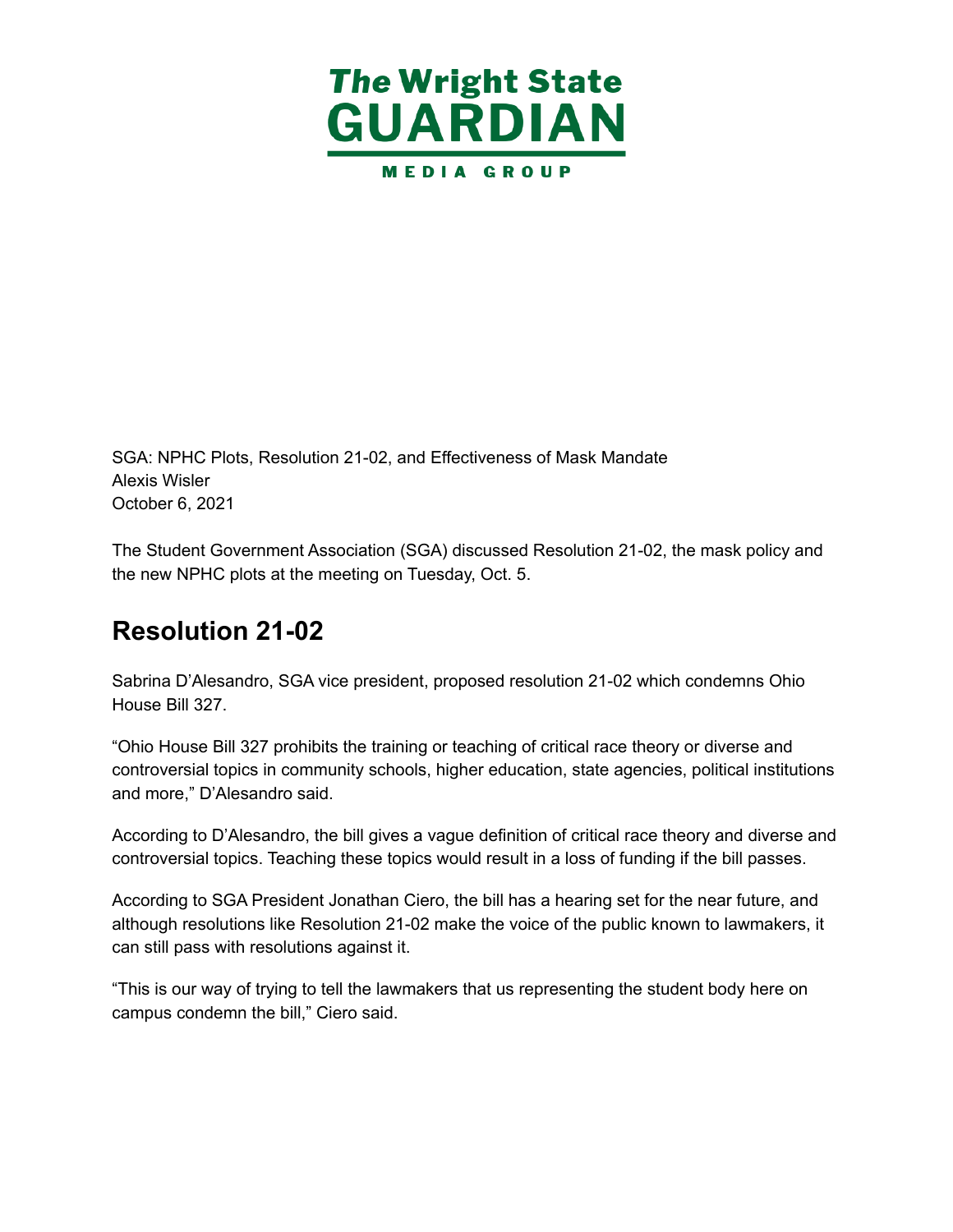

 According to SGA Faculty Advisor Brian Boyd, the Faculty Council, which represents faculty across 14 public institutions around the state, also passed a written testimony against House Bill 327.

# **COVID-19 Task Force Academic Subcommittee**

 Director of Academic Affairs Krista Long gave an update on the COVID Task Force Academic Subcommittee, which raised concerns about the effectiveness of the mask policy on campus.

 According to Long, the biggest issue concerning the mask policy right now is that students, staff and faculty have become more relaxed and do not always follow the policy of wearing a mask indoors. One cause of this, according to Long, is indoor events where food and drink are present.

 "The problem is that at a lot of events that have food and drink it is really hard to enforce the mask policy. Everybody starts out really well, everyone has their mask on, but as soon as the food and drink come out, it's really hard to then enforce it once the food has gone away," Long said.

# **NPHC plots**

 Ciero encourages students to visit the new NPHC plots on campus located outside the Student Union by University Hall and to read the plaques on the entrance to understand the importance and significance of the plots.

 "Please do give it the respect it deserves. The best analogy is that it's as if you were going to a memorial in D.C.," Ciero said.

SGA meetings are held Tuesdays at 7 p.m. and are open to the public.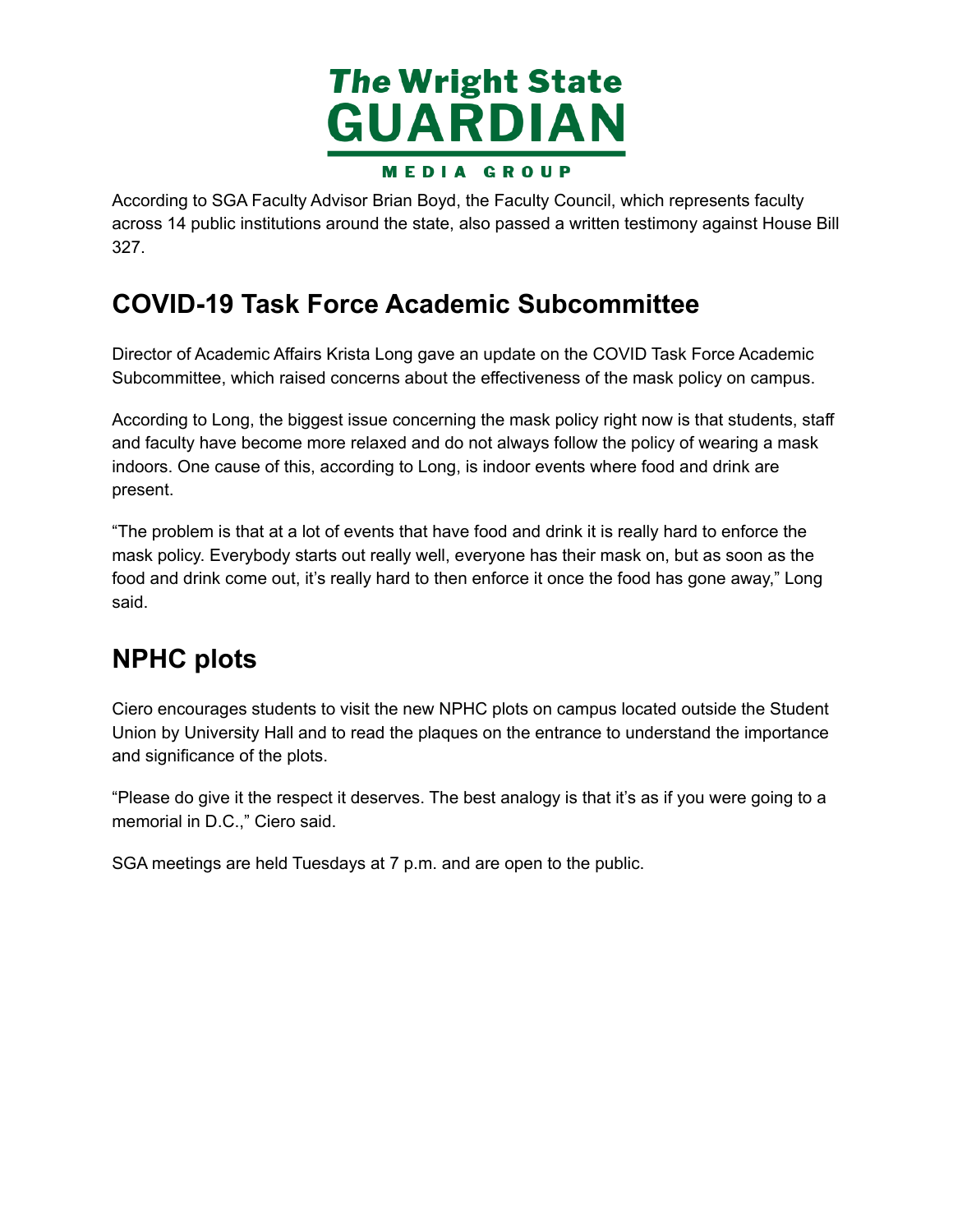

 October 7, 2021 **Esports** Noah Kindig

 From a club where friends spent time playing games together, to 11 competitive teams across six games, Wright State University's (WSU) Collegiate eSports Club has exploded in growth since 2016.

# **The growth of eSports**

 During the past five years, the club has gotten its own space in Millett Hall, fifteen computer systems and play-ready monitors while demand was at an all-time high, and won Student Organization of the Year.

 According to Ryan Slater, former president of the eSports Club, all the hours put into this project have fully paid off due to the efforts of WSU, sponsors and the hard work of its members.

 "This is a collaboration of a lot of people over a lot of time. I can't thank just one person for this… It's just a little bit of help from everywhere that made a big difference," Slater said.

# **A player's perspective**

 Many clubs struggled to retain members and engagement through last year, but eSports was able to grow through playing games online and even began their competitive teams during the pandemic.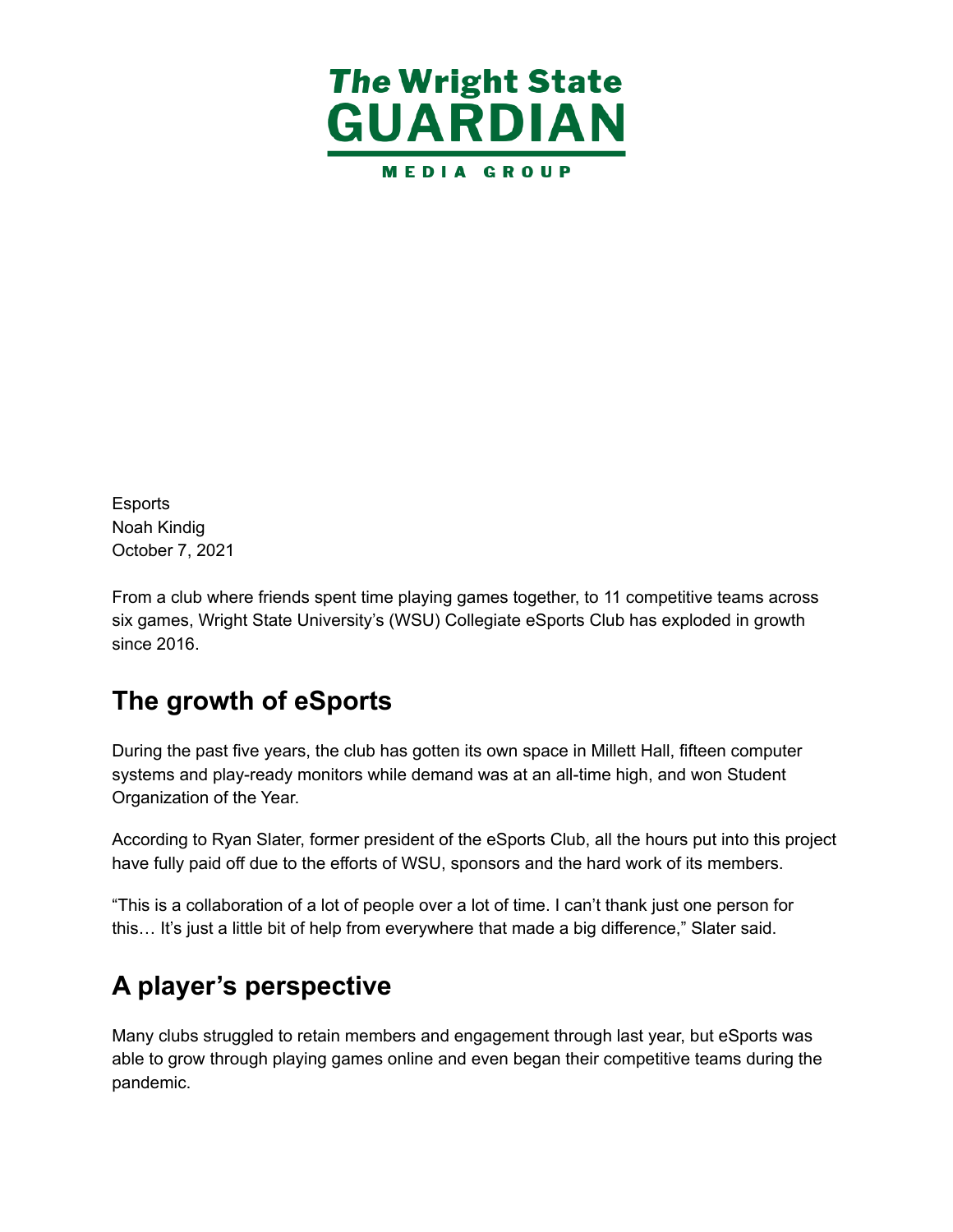

 "eSports was able to be played online, and a lot of clubs can't outreach in an online setting … for us, there was a constant flow of, 'We are doing something, there is something going on'," Slater said.

 One of the new teams, Overwatch Gold, had its first scrimmage against Bowling Green State University on Sept. 21.

 After their scrimmage was over, members of the team expressed that they continue to improve not for themselves, but for the benefit of their team.

 "Now that I am on the Overwatch team, my main reason for coming back is to continue to get better for myself and my team," Gilbert "Darksnpx" Garcia, a Tank player for the team, said. "My main goal is to get to masters rank this year, and to continue working with and creating bonds with my current team."

 The team's communication and attitude have not come from years playing together or being the best of friends, rather, they have come from something much more simple.

 "It's just people playing a game that they like to play. The Overwatch team just met," Autore said. "There were two or three people that knew each other, but they've been playing for three weeks, and that's where they're at now."

This connection is what helps the club thrive and continue to grow.

 "I have had more fun on this team than I have ever had in other clubs I've been in, and it's only been a few weeks together. I can't wait to see what connections we grow," Cal "Calster" Kahoun, another Tank player for the team, said.

#### **The door is always open**

 For WSU students who just want to meet new people and play some games, the club has a bunch of casual players too. Whether students are looking for a place to have fun, or want to be a competitor for their expanding roster of games and teams, signups are never cut off.

 "Signups are always open. Just get in the Discord, fill out the sheet, sign up on Engage, and you're good to go," Autore said.

Discord: <https://discord.com/invite/smmV38d>

Engage: <https://wright.campuslabs.com/engage/organization/esports>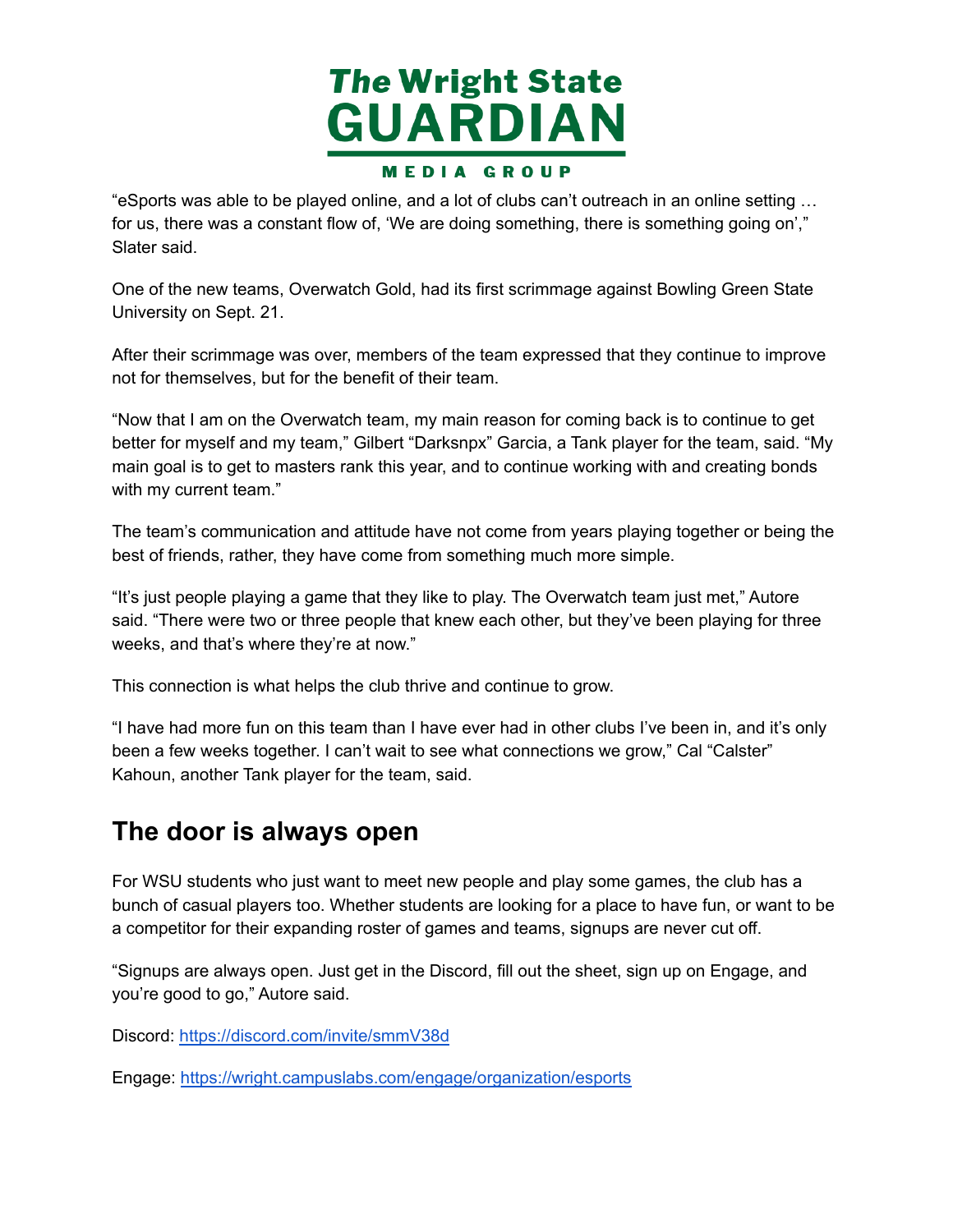

 Theatre Students to Perform Gender-Bent Classic Love Story October 7, 2021 Alexis Wisler

 Wright State University's (WSU) junior acting class will perform a mystical and gender-bent rendition of Romeo and Juliet on Oct. 9 and Oct. 10 in the amphitheater.

# **Student-led production**

The production of Romeo and Juliet is completely student-led by the junior acting class.

 According to junior acting major and co-director Danielle Nissen, the inspiration for this performance came from a sophomore year movement class in which they performed the play's famous balcony scene.

 Within the acting department, students are able to put on shows in the Directing Lab. However, this production will take place outside in the amphitheater and is a class-wide project.

 "The people in our program have a lot of experience doing stuff on our own… but I think this has taken a step beyond that," Nissen said.

#### **Shakespeare with a twist**

 This production of Shakespeare's famous play will feature a female Romeo, played by Nissen, and an androgenous Juliet, played by junior acting major Chap Hollin. Several other characters are gender-bent as well.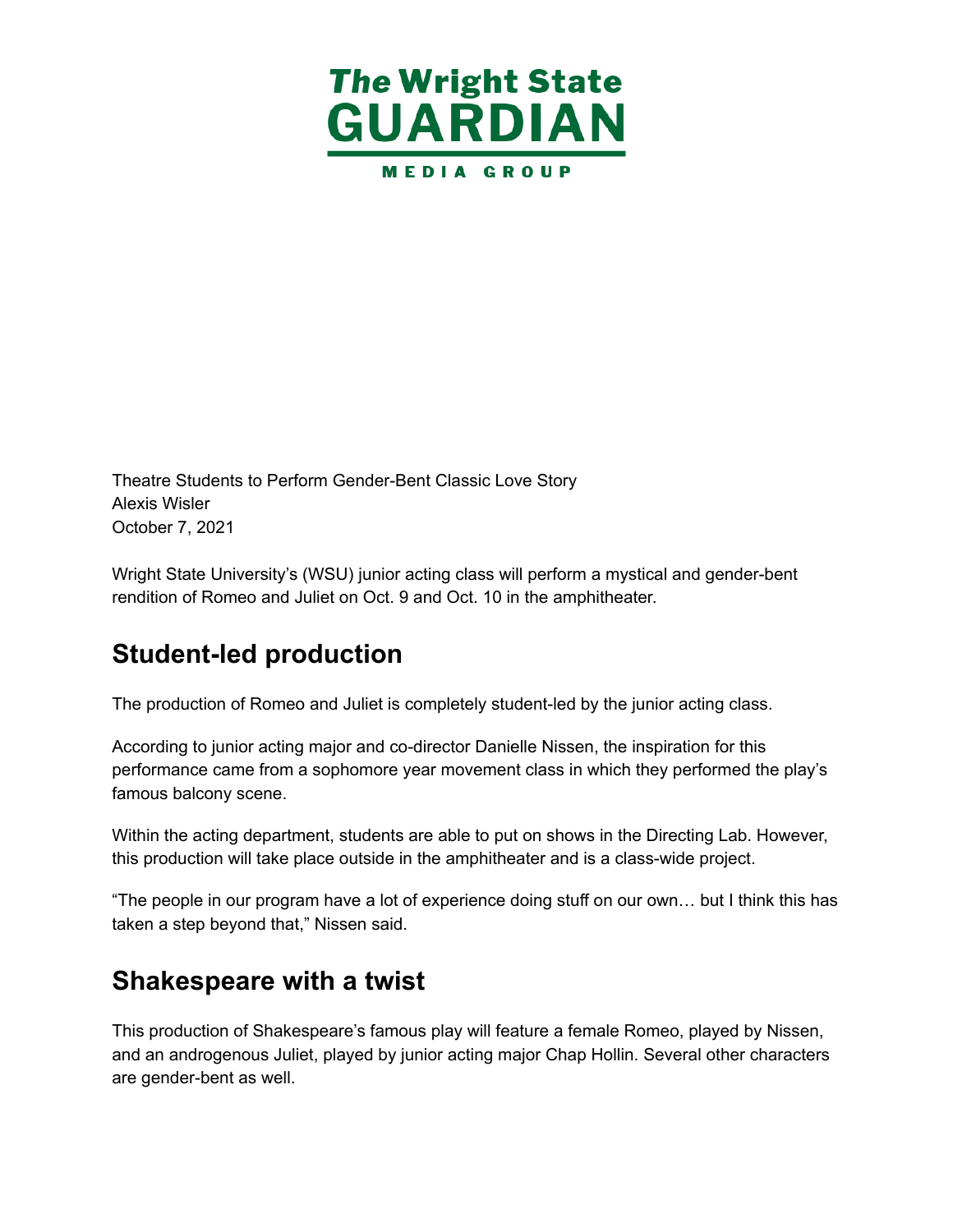

 In addition, this rendition of Romeo and Juliet will be a more magical and mystical performance than the original, according to Nissen. Most of the magic will come from Friar Lawrence's character, played by junior acting major Zavi Osborne.

 "When I think of Friar Lawrence in terms of this show, I think of Dr. Facilier from Princess and the Frog but a little bit better," Osborne said.

 Nissen and Osborne encourage students to come to the performance to see what other changes have been made to the classic love story.

"It's not your grandma's Romeo and Juliet," Osborne said.

### **Passion for performing**

 For Nissen, performing is a way to share stories with other people and connect with them in a unique way. Nissen fell in love with performing at a young age when she went from writing stories to acting them out.

 "When I was little I loved writing and storytelling and eventually that kind of morphed into getting up on my feet and making up those stories," Nissen said.

 A favorite part of performing for Osborne is the audience, which she hopes will be excited to see the play next weekend.

"I feel like if an audience isn't really responsive, then we aren't doing our job," Osborne said.

The play will start at 4 p.m. on Saturday, Oct. 9, and 2 p.m. on Sunday, Oct. 10.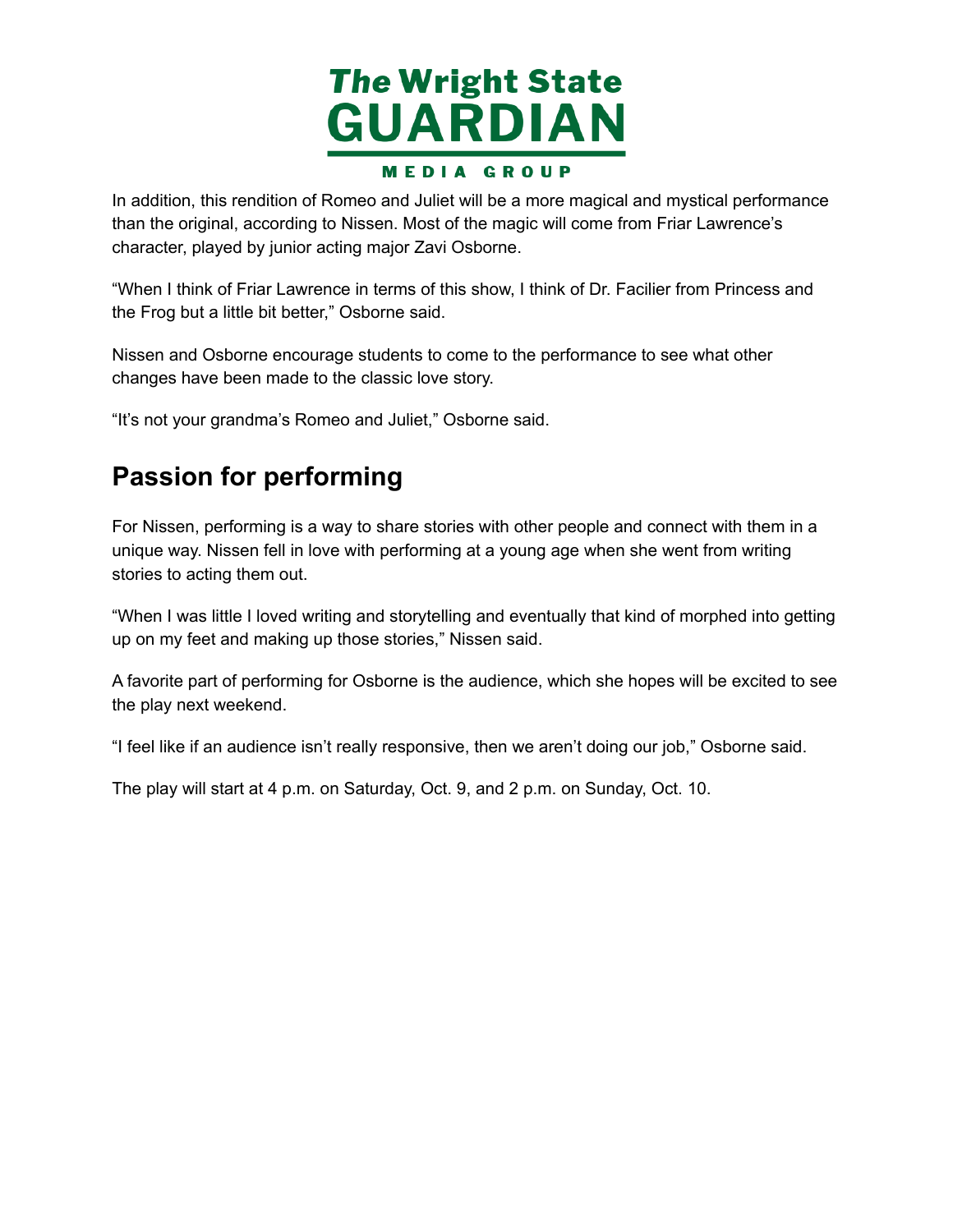

 WSU Struggles to Supply COVID-19 Tests October 8, 2021 Kaitlyn Chrosniak

 Wright State University (WSU) planned to test residential students for COVID-19 following Labor Day weekend, only to run out of tests the first day they were offered. Following the incident, the university is working to maintain enough tests to be able to test regularly.

# **Labor Day testing**

 WSU Housing and Residential Life informed residential students on Sept. 7 that they were required to perform an at-home COVID test between the dates of Sept. 8 and Sept. 10. By the end of the day Sept. 9, the university had run out of tests altogether. More tests were to be available the following week, but testing was then described as optional.

 "We are trying to have as many residents as possible take the test, but it's not required," WSU Director of Residence Life and Housing said in a campus-wide email on Sept. 9.

 WSU Housing ran out of tests a second time the following week, causing WSU students to wonder how the university plans to require regular testing in the spring semester.

 "I know that they still have some time to figure out the kinks, but if they can't even offer enough tests to cover students over a holiday weekend, I don't see how they're going to actually make COVID testing a requirement," WSU junior public health student Michaela Banville said.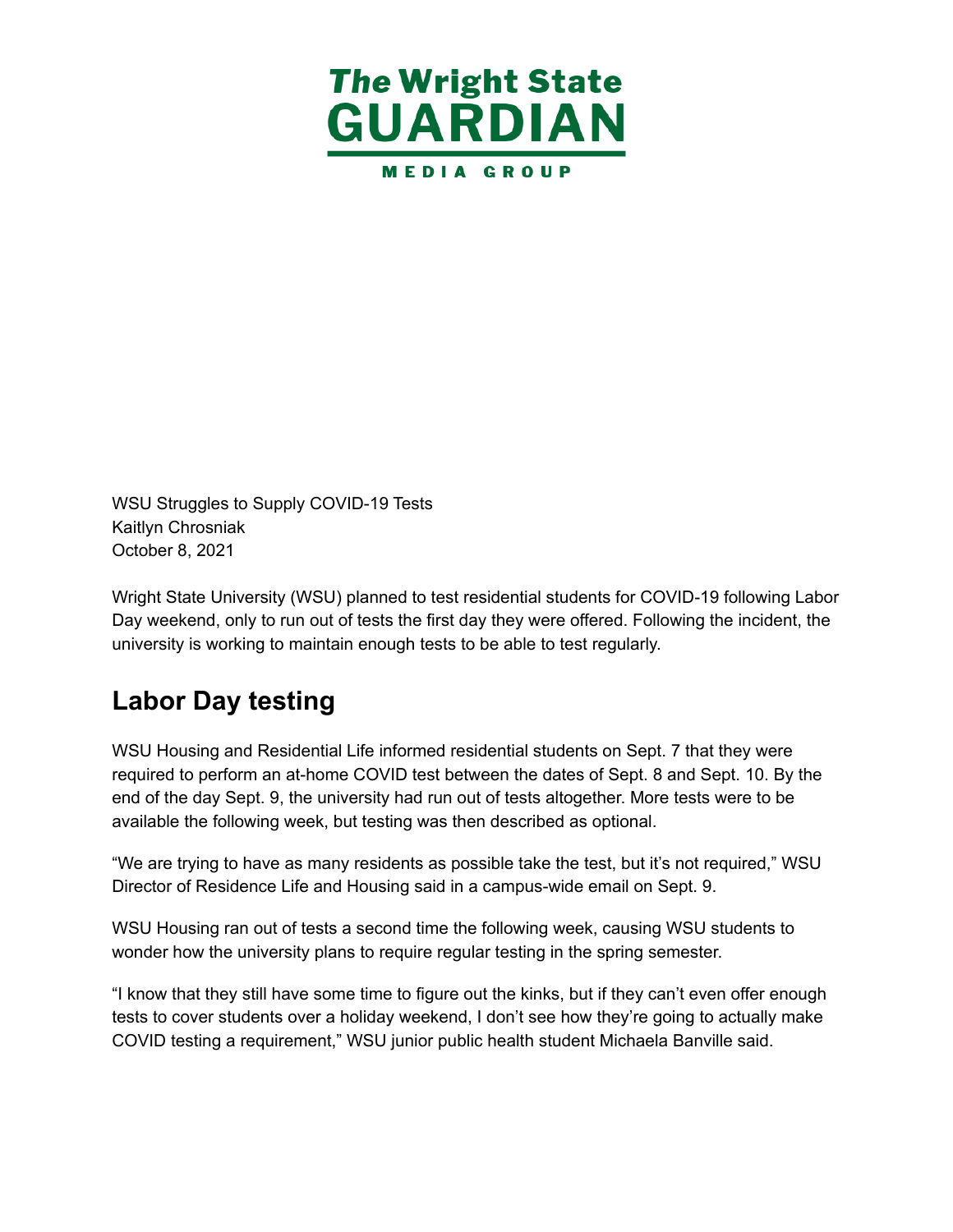

### **Increasing COVID testing**

 At the Sept. 20 Faculty Senate meeting, WSU announced that a partnership with Premier Health was in the works to help provide more testing and vaccination options for students.

 "We will be housing a centralized vaccination and Testing Service, it will be actually a third party, our premier health partners will be staffing that for us. And we hope to have that up and running in the next couple of weeks," WSU President Sue Edwards said during the Faculty Senate meeting.

 Aside from the ongoing plans to work with Premier Health, WSU students report that obtaining an at-home COVID test from the university is easier to do when they are not required.

 "I felt the need to take a COVID test not too long ago as a safety precaution and it was much easier to get one this time around. They actually had some available this time," WSU junior biology student Zoe Paxhia-Poppaw said.

 *The Wright State Guardian* reached out to the university for a statement regarding the shortage of COVID testing. No comment was provided.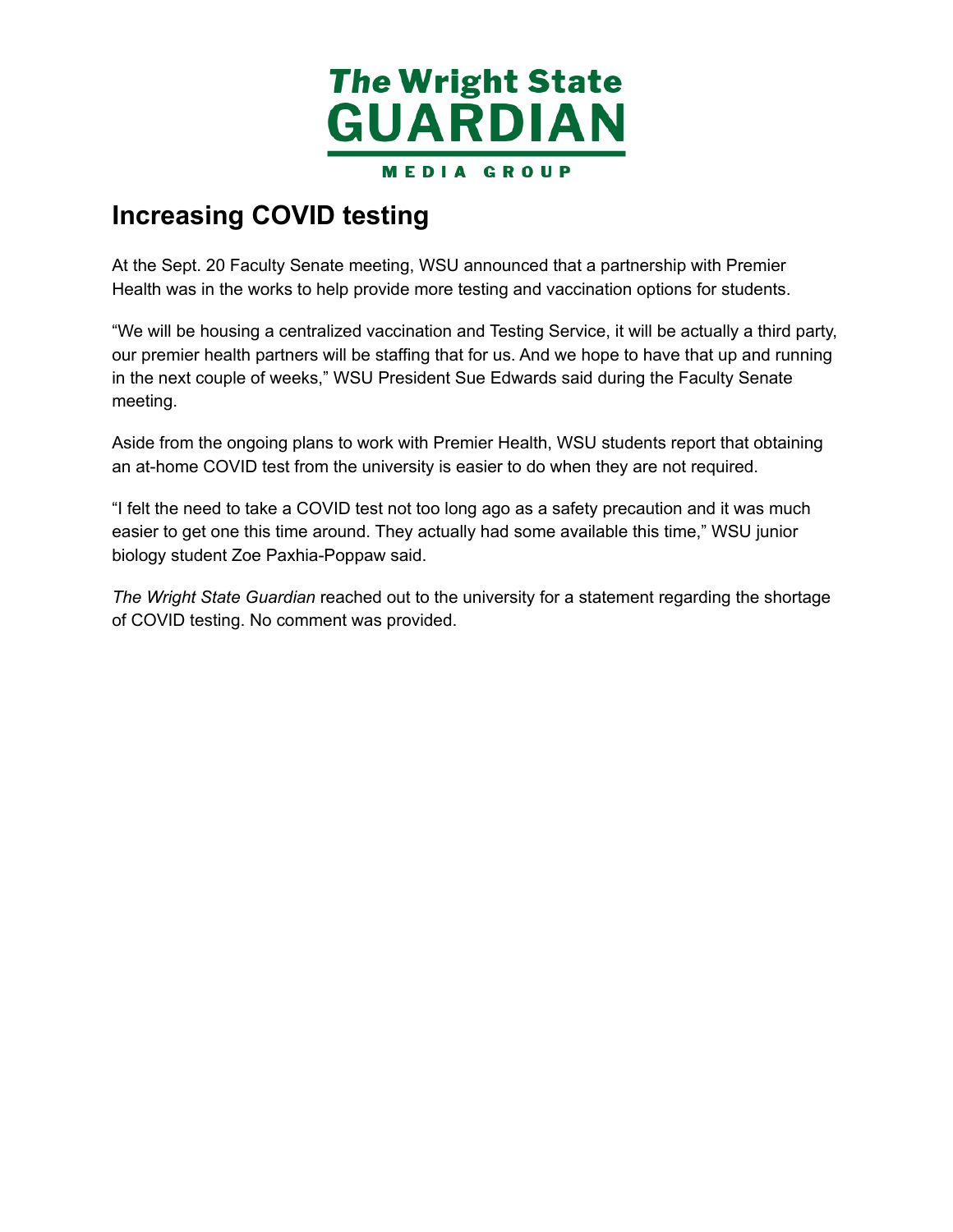

 Freshman Residential Students Reflect on Campus Living during COVID October 8, 2021 Emily Mancuso

 As trademark events such as Move-In Weekend, Fall Fest and Boogie on the Bricks conclude, approximately 750 new residential students, many of them freshmen, have settled in their new rooms for fall semester.

This is a drop from the nearly 1,800 who were interested in residential living in fall 2018.

 Moving into a completely new space can be difficult for incoming students. This year is different for new freshmen with a few changes to restrictions and regulations.

# **COVID-19 regulations**

 Previous residential students may remember being unable to talk to suitemates and not being allowed to have guests.

Director of Housing Dan Bertsos elaborated on the current situation with COVID-19.

 "One difference between this year and last year is that if two people wanted to be roommates and if they were both vaccinated, they could live together in the same room. For example, we had thirty pairs of students who asked to live together in the residence halls," Bertsos said.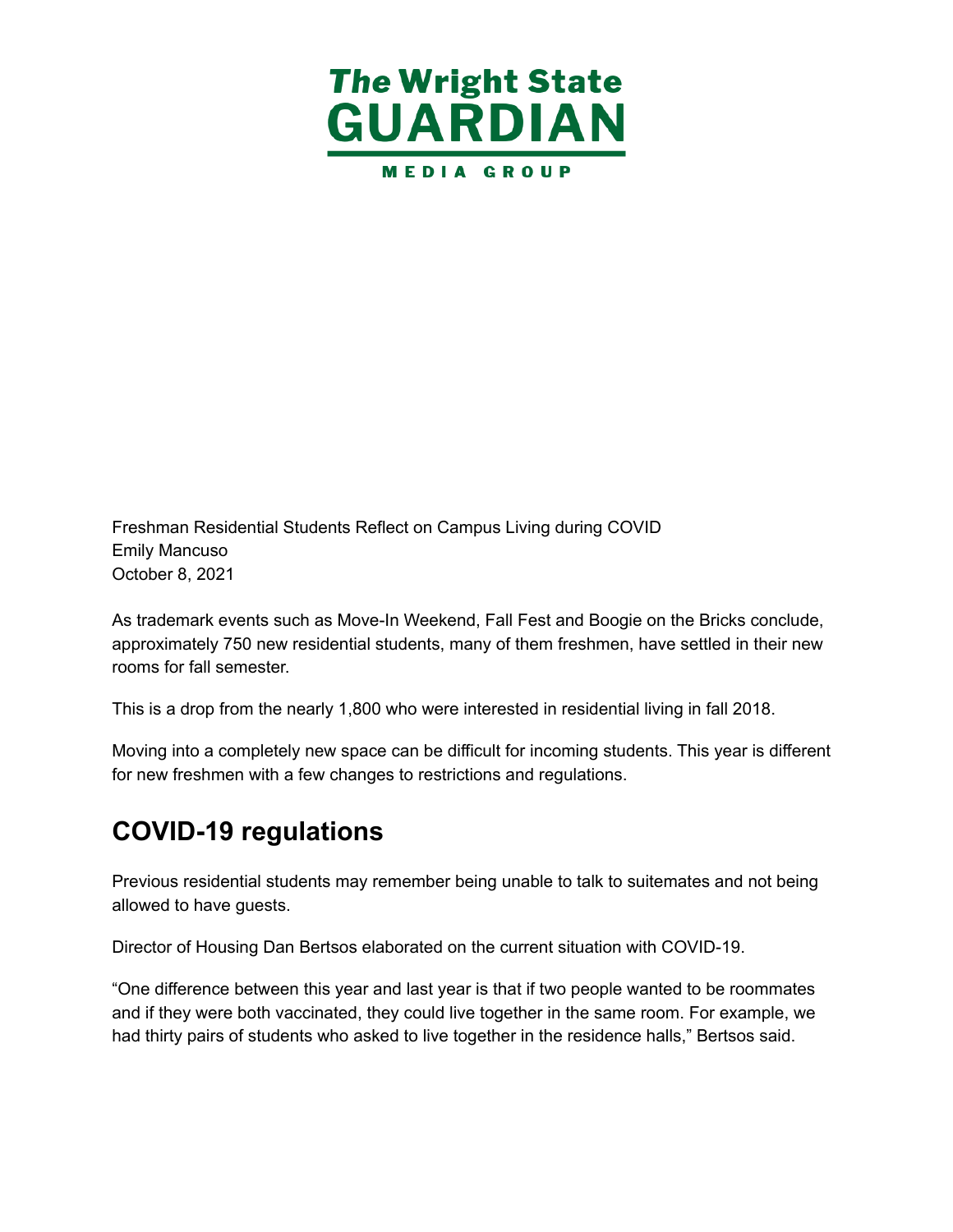

 There was also a push to test students who were back from the long Labor Day weekend and lack of tests was a common problem. Bertsos clarified on the COVID testing plan going forward.

 "Testing going forward is going to be what we intended to do this semester all along which is survey sampling. We're going to pick a random group of people, residents in the halls, but they're also going to do the same for staff and faculty. At the same time, the Environmental Safety Office is also testing wastewater like they did last year. And if they identify COVID virus in the wastewater from one of the halls or one of the apartment buildings they will go into that building and do 100% testing there," Bertos said.

#### **Freshmen experience**

 "My dorm location is very convenient. It's nice. It's clean there. I've made more connections with everything on campus. I've gotten to know my RA already better and she's giving me resources that I would never have known if I didn't," Marcela Gallegos-Holguin, Hamilton Hall resident and Women, Gender, and Sexuality major said.

 Chad Dudash, Residential Senator for Student Government Association, advises freshmen to engage with campus.

 "The obvious answer is to get involved. What was helpful for me was to get involved in clubs and organizations and getting a job on campus. But obviously, it's not that easy for every single student because every single student looks different," Dudash said.

 Even though a large amount of the activities specific for residential students are in the first month, students can still check upcoming events in the weekly email sent to residential students.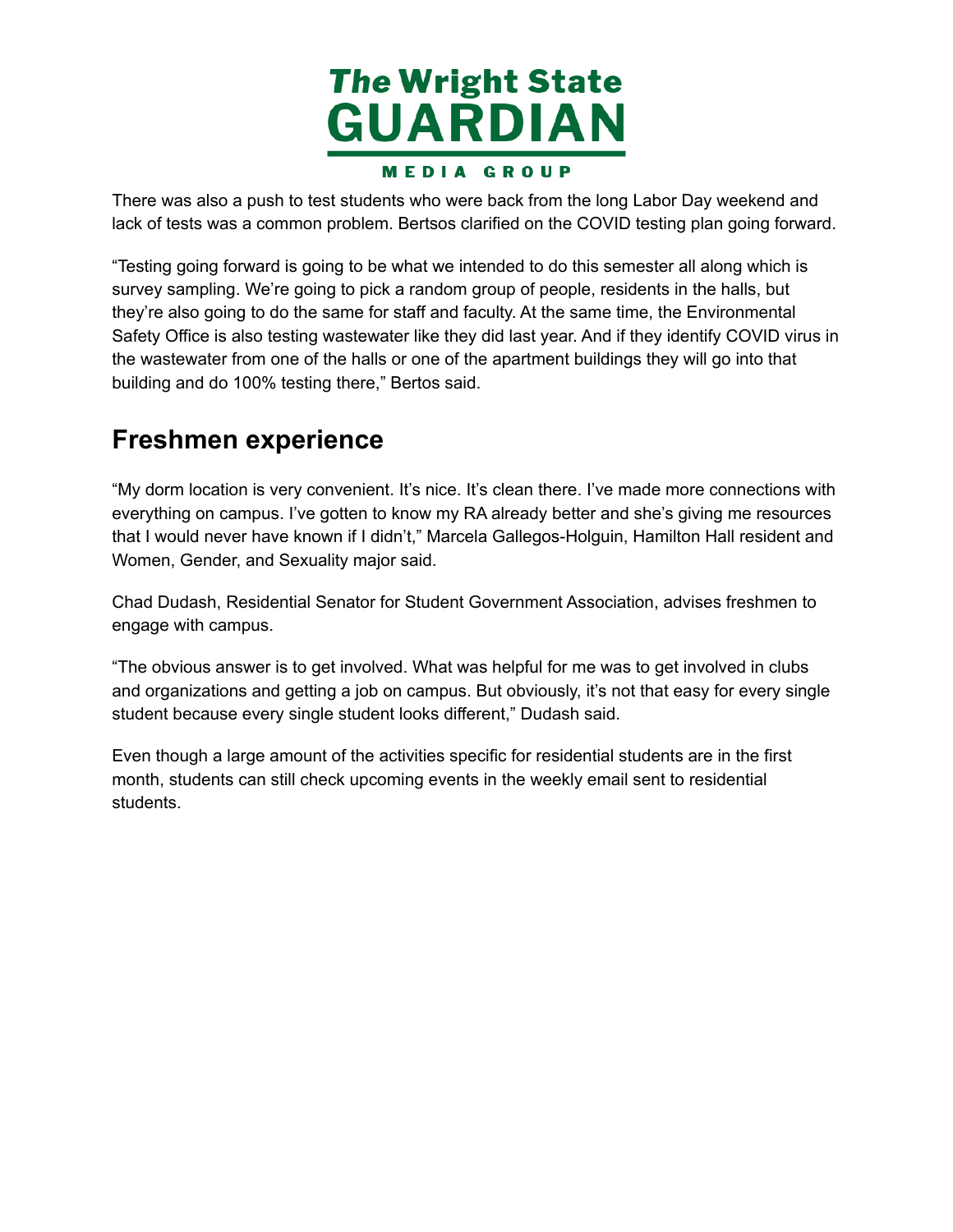

 Opinion: Will We See More WSU v.s. UD Matches in The Future? October 8, 2021 Noah Kindig

 Since Wright State University (WSU) and the University of Dayton (UD) have existed, the two schools have always tried to prove which university in the city is the best.

# **Rivalry**

 Normally, a rivalry like this would bring sports fans around the city to watch game after game, but for Dayton, Ohio residents, it's been disappointing to see the two big schools ignore each other in athletics.

 The last time Men's Basketball, the biggest sport for WSU and UD, played each other was in 1997.

 Recently, two matches took place between the schools in Women's Volleyball, one at WSU and one at UD.

 While the match at WSU couldn't have spectators due to COVID-19 restrictions last year, both matches were incredibly close, went to five sets and had both teams playing at the top of their game.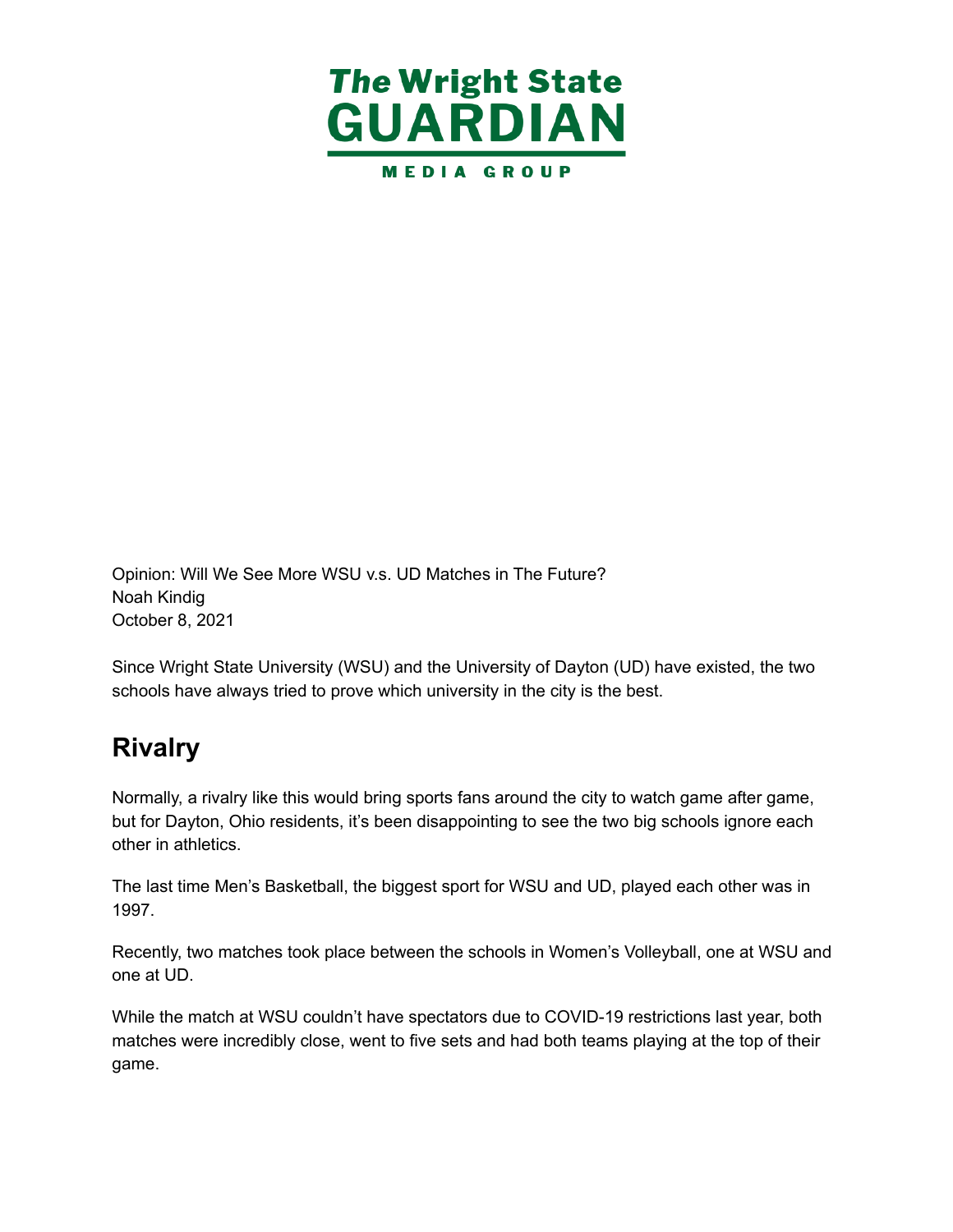

 The match at UD even featured a packed gym with fans from both sides, UD's Pep Band and this sign from WSU's Men's Basketball team, saying "Play us @ Basketball."

# **Cincinnati gets it**

 To see if the UD Men's team will take WSU up on their offer, the first concept to realize is that not just one matchup but a yearly matchup is definitely possible.

 An hour south in Cincinnati, Xavier University and the University of Cincinnati always come together once a year in the Cross-Town Shootout, a Men's Basketball game played annually since 1946.

 "It's a very special game, not only for both teams but for our community and the alumni as well," Tom Eiser, Associate Athletic Director at Xavier, said.

 It's not like the love for the rivalry has any signs of slowing down, either, as ticket sales sell out nearly every year.

 "When we have it, it's always the hardest game to get tickets for," Eiser said. "It's the game that a lot of our fans and a lot of our alumni look forward to."

#### **It takes two**

 Up in Dayton, if a basketball rivalry is going to start between WSU and UD it will take both programs to make it work.

 "In all cases when it comes to scheduling, it takes two," Doug Hauschild, Director of Athletics Communication at UD, said. "And even then, sometimes it doesn't work out … There's a lot of factors fans don't think of."

 For both schools, the coaches or administrators might decide against a game between WSU and UD, whether it is for league preparation, overall record, or other factors.

 "It always has to be what is in that program's best interest. For any program, you've got to do what's best for your program in your mind," Hauschild said.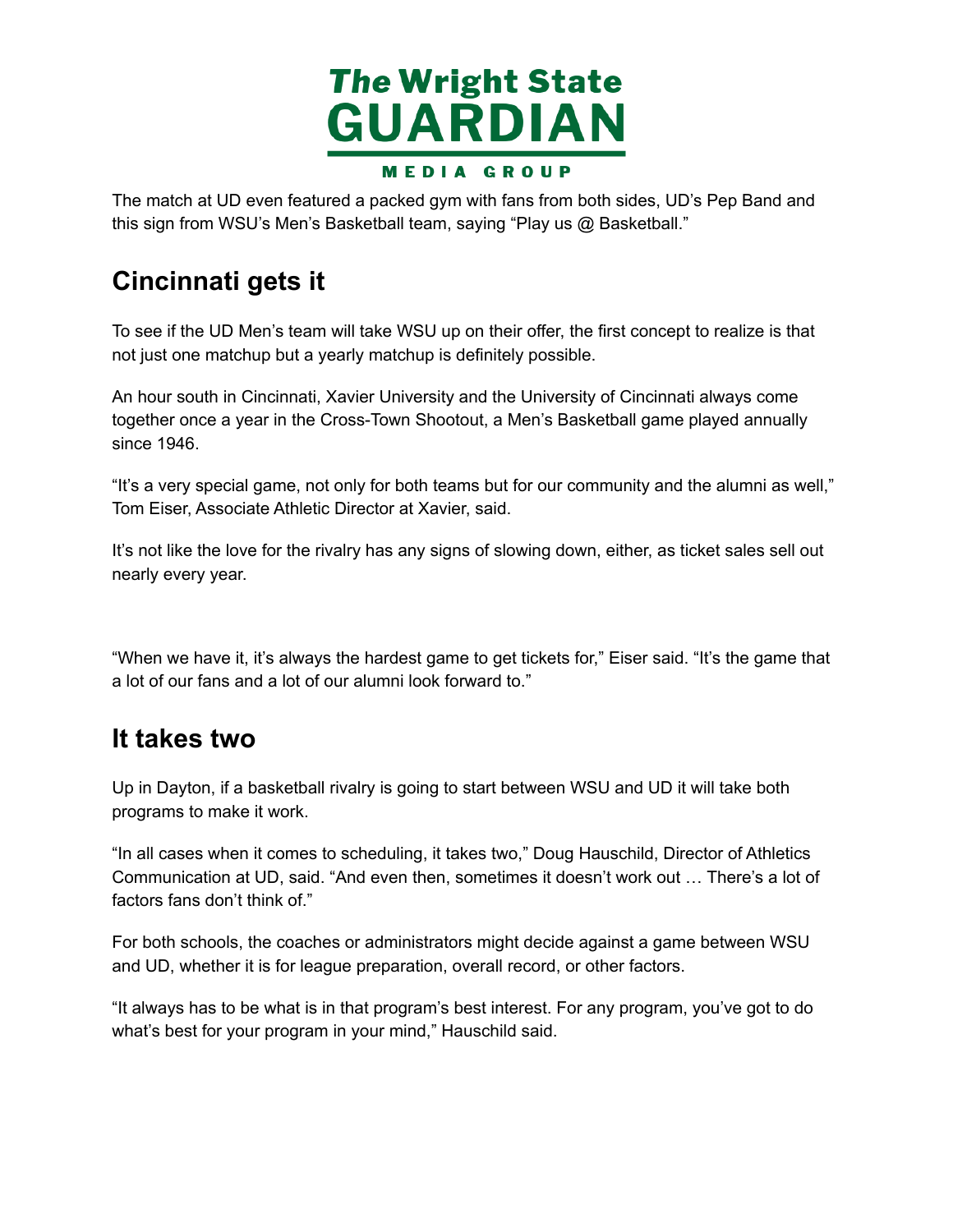

 Even if WSU and UD don't play as soon as fans would like, the volleyball matches this year and last year have set a track for basketball to play each other someday in the future.

 "I can't predict where there would be other games and other sports, but I'm sure someday it will happen," Hauschild said. "The two biggest sports of both schools are basketball, so that's what most people would be looking to do."

 Top Three Haunted Locations in Dayton to Visit October 9, 2021 Kaylee Raines

 Although the existence of the paranormal is commonly debated, there are many locations throughout the Dayton area notorious for being haunted. Here are the top three haunted locations in Dayton that Wright State University (WSU) students should check out this fall.

# **Location One: The Witches Tower**

 Located within Hills and Dales MetroPark in Kettering, Ohio, this spooky location attracts paranormal enthusiasts throughout the Dayton area.

 According to Dayton Local, this tower was the site of the grizzly death of teenager Peggy Ann Harmeson in 1967. While inside the castle, Harmeson and her friend Ronnie Stevens were both struck by lightning. Since then, the interior of the castle has been closed to the public. It is said that her death is what triggered the paranormal events that occur at this location.

 "While walking near the path near the tower and taking photos, my friend and I saw and heard things that cannot be explained," Centerville resident Victoria Mohr said.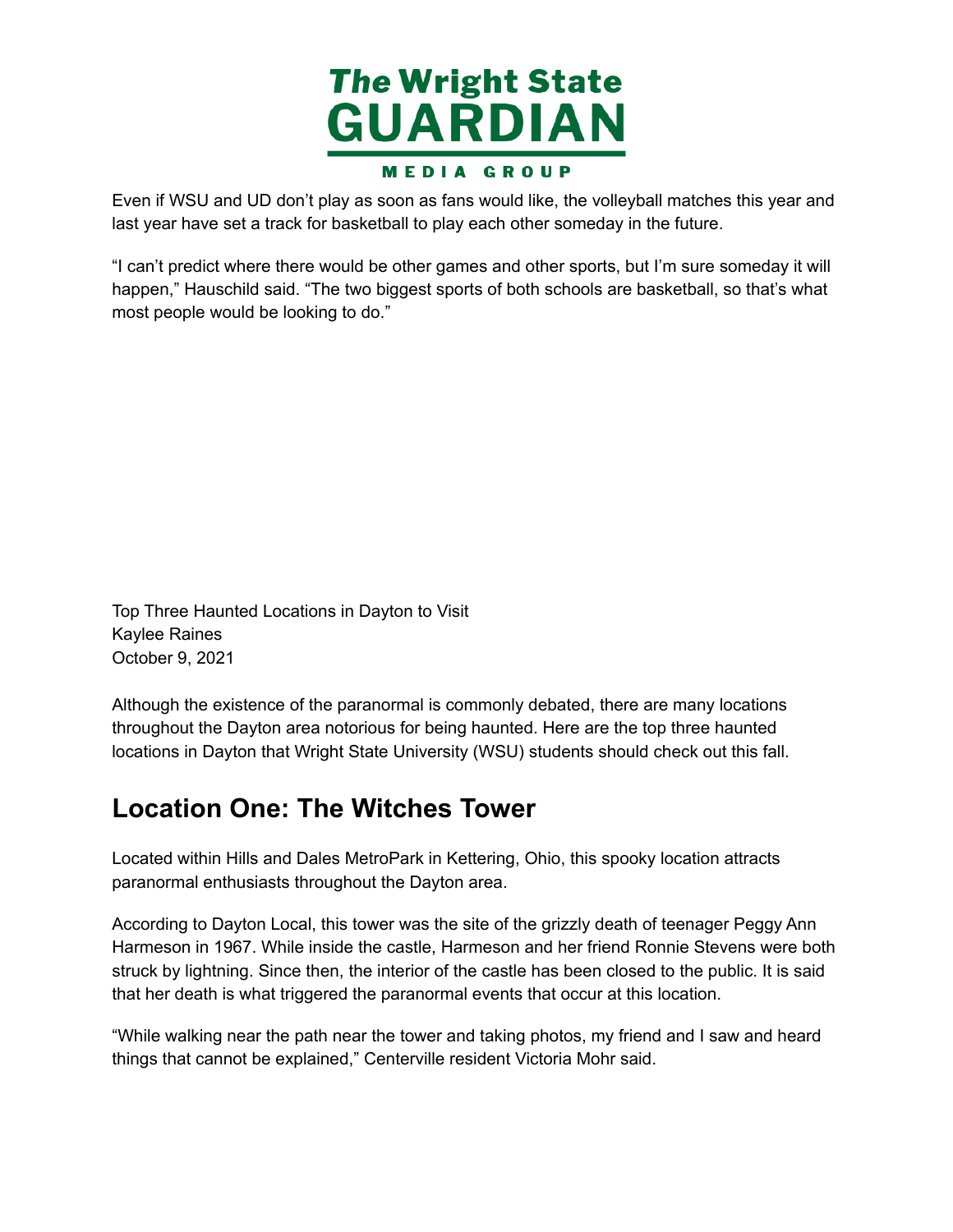

# **Location Two: National Museum of the United States (U.S.) Air Force**

 Although this museum is known for its memorials, aircrafts and history, Google highlights the National Museum of the U.S. Air Force as one of the 31 most haunted locations in the country. According to [HauntedHouse.com](https://HauntedHouse.com), it is believed that the spirits of fallen airmen and women who died on the aircraft present in the museum haunt the location.

 "Although I have not experienced anything at the museum myself, there is a weird energy there that can't quite be explained," local paranormal enthusiast Peter Khuu said.

# **Location Three: Woodland Cemetery**

 Known for being the resting place of Wilbur and Orville Wright, the Woodland Cemetery is a beautiful location full of intricate graves. However, there is a mysterious energy that many visitors report feeling during their visit. Multiple news sources, including Dayton 24/7 Now, have interviewed cemetery employees that confirmed there is documentation of these unexplained events.

 "I visit the cemetery sometimes during the day and I have never felt any negative energy. However, I do feel a strong presence of some sort. As a spiritual person, though, I can tell that the spirits there are not harmful," Dayton resident Chelsey Chapman said.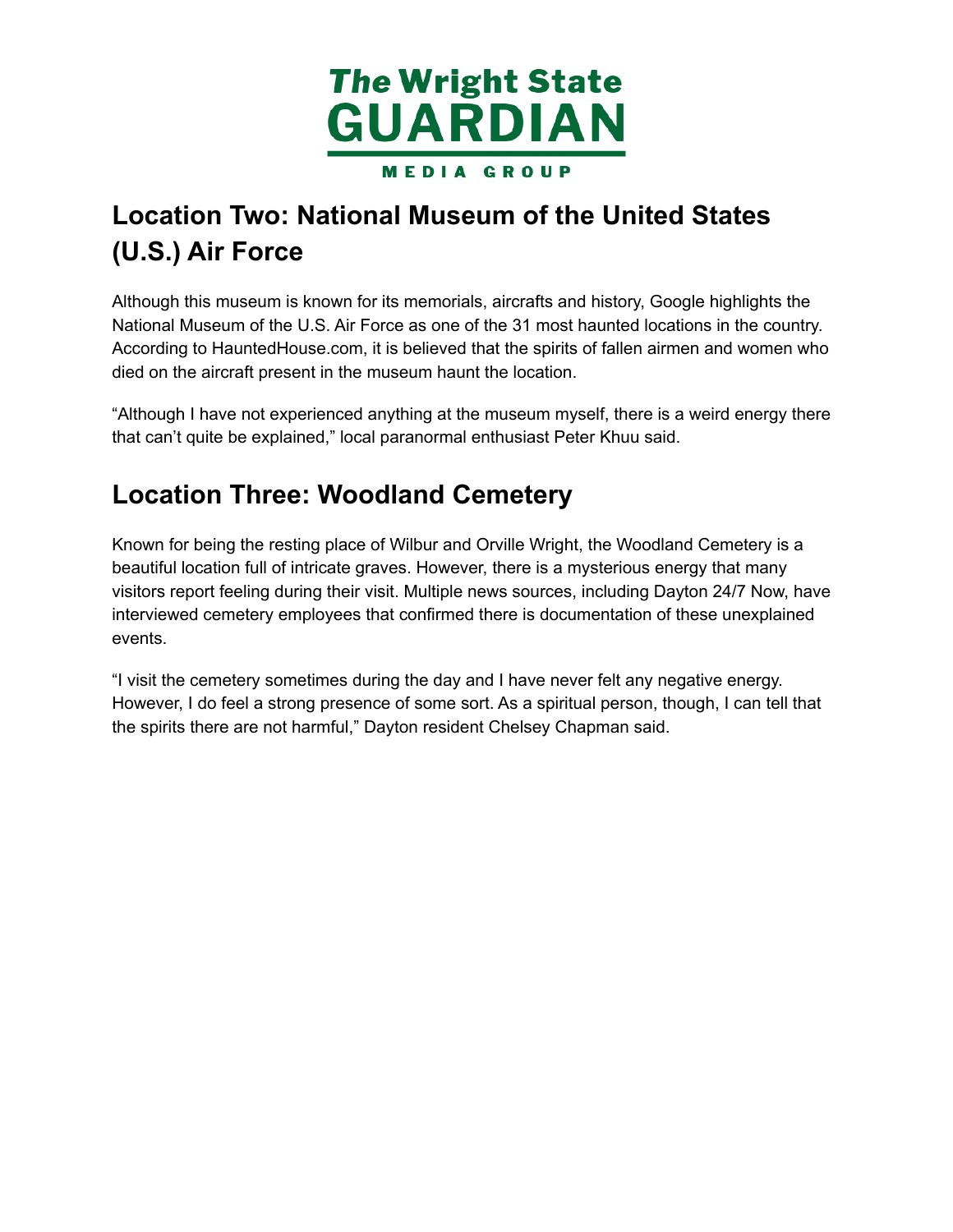

 Music Review: Lil Nas X's 'Montero' October 9, 2021 Ellee Rogers

Lil Nas X's New Album "Montero" is Filled with Heart, Soul and Amazing Features

 The inspiring and expressive musical artist Lil Nas X was first breaking news back in 2019 for his one-of-a-kind hit song "Old Town Road." That song is now the highest [certified](https://www.billboard.com/articles/columns/hip-hop/9509238/lil-nas-x-old-town-road-riaa-history-14-times-platinum/) song ever by the RIAA (Recording Industry Association of America) and is currently 14-times platinum.

 On September 17, Lil Nas X released his first album, "Montero" and it is being enjoyed just as thoroughly. The album holds 15 songs and tons of vulnerable, heartfelt messages.

#### **The Visuals of "Montero"**

 The album, which is actually Lil Nas X's real first name, includes incredible artwork and multiple complex music videos. Some of these visuals include him in the recreation of Creation of Adam and photos of him being pregnant with the album.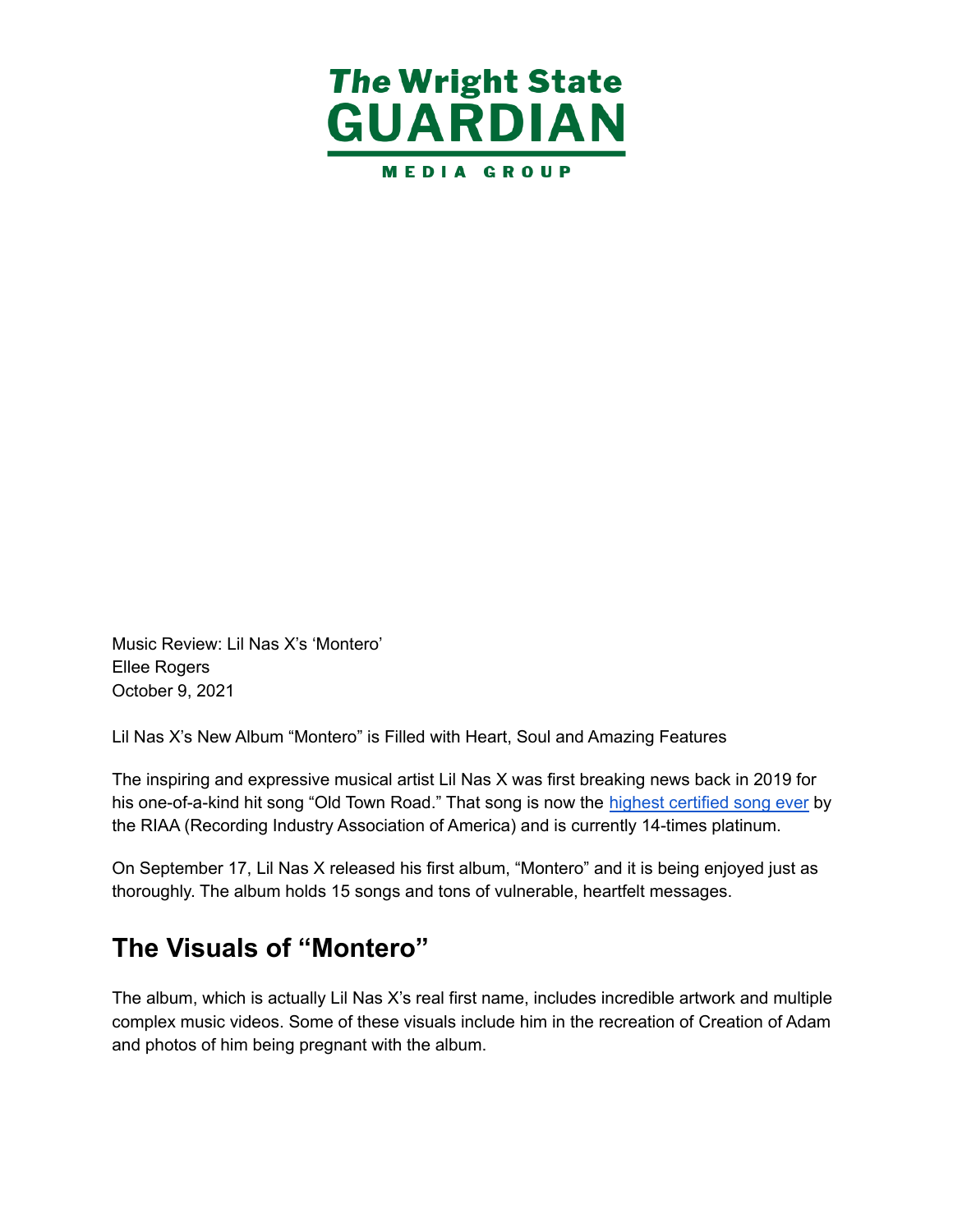

 His first music video for the album called "MONTERO (Call Me By Your Name)" focuses on the theme of sin. While the video includes a thoughtful storyline, what viewers seem to take away from it is Lil Nas X's lap dance on the devil. His latest music videos for other songs on the album have also kept an artsy yet provocative tone.

#### **Features on the Album**

 Another aspect of this impressive album is the list of well-known artists Lil Nas X has featured on five songs total. These singers include Doja Cat, Jack Harlow, Megan Thee Stallion, Miley Cyrus and Elton John. Each song has its own flair that truly utilizes the sound and skill of each singer when accompanying Lil Nas X. Check out the list below of featured songs on "Montero."

Track 3 – "INDUSTRY BABY (feat. Jack Harlow)"

Track 6 – "SCOOP (feat. Doja Cat)"

Track 7 – "ONE OF ME (feat. Elton John)"

- Track 9 "DOLLA SIGN SLIME (feat. Megan Thee Stallion)"
- Track 15 "AM I DREAMING (feat. Miley Cyrus)"

# **Album Success**

 While the album is already receiving fantastic reviews, Lil Nas X has already accomplished some impressive feats. He has won two Grammys, both for "Old Town Road (Remix)." One for Best Music Video and the other for Best Pop Duo/Group Performance.

 "MONTERO (Call Me by Your Name)" has already won an MTV Video Music Award for Video of the Year and for Best Visual Effects. Time will only tell what other accomplishments this new album will bring.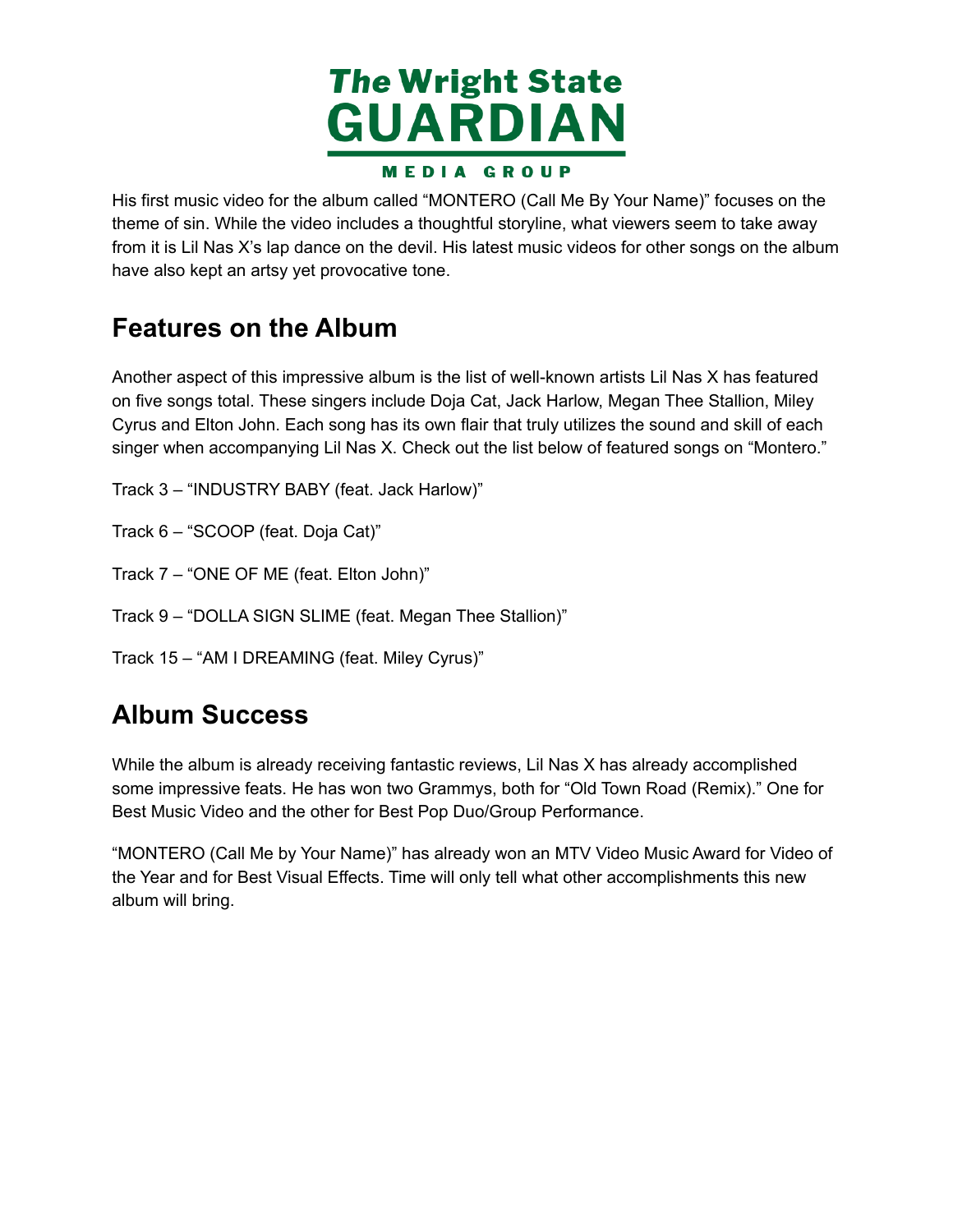

 The Best Fall Related Activities in Raider Country to Visit October 9, 2021 Jamie Naylor

 Autumn is the perfect season to get outside and enjoy the spooky atmosphere. Here are some of the best activities in Raider County students can enjoy this fall.

#### **Outdoor recreation**

 Fall is a great time to relish in the beauty of nature and the changing of the seasons. Ohio offers a variety of beautiful nature scenes.

 Those looking for a relaxing walk through the woods with a front row view of Dayton's fall beauty can hike in the Indian Mound Reserve.

 The reserve consists of over eight miles of hiking trails, a waterfall and a scenic overlook. The park is located in Cedarville, Ohio and is free to visit.